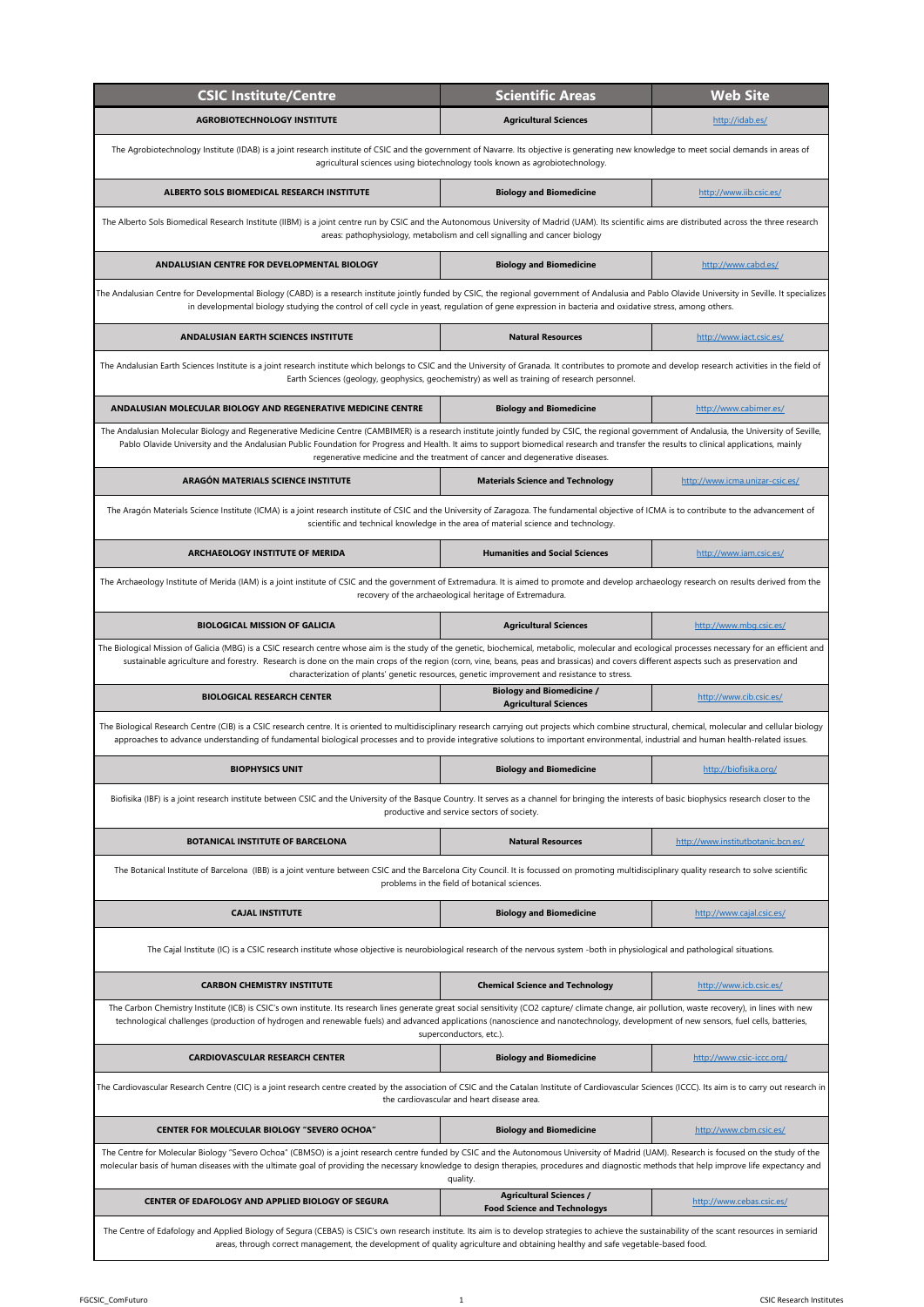| CENTRE FOR ADVANCED STUDIES OF BLANES                                                                                                                                                                                                                                                                                                                                                                                                                                                                                                                                                                                                                                                  | <b>Natural Resources</b>                                                                               | http://www.ceab.csic.es/     |  |
|----------------------------------------------------------------------------------------------------------------------------------------------------------------------------------------------------------------------------------------------------------------------------------------------------------------------------------------------------------------------------------------------------------------------------------------------------------------------------------------------------------------------------------------------------------------------------------------------------------------------------------------------------------------------------------------|--------------------------------------------------------------------------------------------------------|------------------------------|--|
| The Centre for Advances Studies of Blanes (CEAD) is a research institute belonging to CSIC. Research is focused on the fields of ecology and organism biology, both in sea and continental waters<br>ecosystems. Its general aims those of identifying the diversity of organisms and understanding their functions and interactions in nature, as well as the application of this knowledge to the<br>responsible use of our planet's resources and the prediction of responses to environmental changes. A wide range of studies and approaches are used including biochemical and genetic<br>composition of organisms and the structure and dynamics of populations and ecosystems. |                                                                                                        |                              |  |
| <b>CENTRE FOR ASTROBIOLOGY</b>                                                                                                                                                                                                                                                                                                                                                                                                                                                                                                                                                                                                                                                         | <b>Physical Science and Technologies</b>                                                               | http://www.cab.inta-csic.es/ |  |
| The Centre for Astrobiology (CAB) is a joint research institute dependent on CSIC and the "Esteban Terradas" National Institute for Aerospace Technology (INTA). It was founded with the aim of                                                                                                                                                                                                                                                                                                                                                                                                                                                                                        | contributing to science and technology in Astrobiology.                                                |                              |  |
| <b>CENTRE FOR AUTOMATION AND ROBOTICS</b>                                                                                                                                                                                                                                                                                                                                                                                                                                                                                                                                                                                                                                              | <b>Physical Science and Technologies</b>                                                               | http://www.car.upm-csic.es/  |  |
| The Centre for Automation and Robotics (CAR) is a joint centre of CSIC and the Technical University of Madrid (UPM). It aims to develop research in the fields of Control Engineering, Artificial                                                                                                                                                                                                                                                                                                                                                                                                                                                                                      | Perception and Robotics.A37:D39                                                                        |                              |  |
| CENTRE FOR ECOLOGICAL RESEARCH AND FORESTRY APPLICATIONS                                                                                                                                                                                                                                                                                                                                                                                                                                                                                                                                                                                                                               | <b>Natural Resources</b>                                                                               | http://www.creaf.es/         |  |
| The Centre for Ecological Research and Forestry Applications (CREAF) is a joint research institute with its own legal personality. It is governed by the Autonomous University of Barcelona (UAB),<br>the University of Barcelona (UB), the Institute for Catalan Studies (IEC), the Institute for Food Research and Technology (IRTA), CSIC and the government of Catalonia. The centre strives to<br>contribute to knowledge on conservation and management of the environment and adaptation to environmental change at local, regional and global level.                                                                                                                           |                                                                                                        |                              |  |
| CENTRE FOR NANOSCIENCE AND NANOTECHNOLOGY                                                                                                                                                                                                                                                                                                                                                                                                                                                                                                                                                                                                                                              | <b>Materials Science and Technology</b>                                                                | http://www.cin2.es/          |  |
| The Centre for Nanoscience and Nanotechnology (CIN2) is a joint centre of the Catalan Institute of Nanoscience and Nanotechnology, the government of Catalonia, the State Agency CSIC and<br>the Autonomous University of Barcelona. It develops basic and applied research seeking out new ways to engage with local and global industries and specialised training.                                                                                                                                                                                                                                                                                                                  |                                                                                                        |                              |  |
| <b>CENTER FOR HUMAN AND SOCIAL SCIENCES</b>                                                                                                                                                                                                                                                                                                                                                                                                                                                                                                                                                                                                                                            | <b>Humanities and Social Sciences</b>                                                                  | http://www.cchs.csic.es/     |  |
| The Center for Human and Social Sciences (CCHS) is a CSIC service centre that provides its services to the following 6 CSIC institutes: NSTITUTE OF PHILOSOPHY / INSTITUTE OF ECONOMICS,<br>GEOGRAPHY AND DEMOGRAPHY / INSTITUTE OF LANGUAGES AND CULTURES OF THE MEDITERRANEAN AND THE NEAR EAST / INSTITUTE FOR PUBLIC GOODS AND POLICIES / INSTITUTE OF                                                                                                                                                                                                                                                                                                                             | HISTORY / INSTITUTE OF LANGUAGE, LITERATURE AND ANTHROPOLOGY                                           |                              |  |
| <b>CENTER OF PHYSICS "MIGUEL A. CATALAN"</b>                                                                                                                                                                                                                                                                                                                                                                                                                                                                                                                                                                                                                                           | <b>Physical Science and Technologies</b>                                                               | http://www.cfmac.csic.es/    |  |
| The Center of Physics "Miguel Antonio Catalán" (CFMAC) is a CSIC service centre that provides its services to the following 3 CSIC research institutes: INSTITUTE OF FUNDAMENTAL PHYSICS /<br>INSTITUTE FOR THE STRUCTURE OF MATTER / INSTITUTE OF OPTICS "DAZA DE VALDES"                                                                                                                                                                                                                                                                                                                                                                                                             |                                                                                                        |                              |  |
| CENTER FOR THEORETICAL PHYSICS AND MATHEMATICS                                                                                                                                                                                                                                                                                                                                                                                                                                                                                                                                                                                                                                         | <b>Physical Science and Technologies</b>                                                               |                              |  |
| The Center for Theoretical Physics and Mathematics (CFTMAT) is a CSIC service centre that provides its services to the following 2 CSIC joint research institutes: INSTITUTE OF MATHEMATICAL                                                                                                                                                                                                                                                                                                                                                                                                                                                                                           | SCIENCES / INSTITUTE OF THEORETICAL PHYSICS                                                            |                              |  |
|                                                                                                                                                                                                                                                                                                                                                                                                                                                                                                                                                                                                                                                                                        |                                                                                                        |                              |  |
| CENTER FOR RESEARCH IN AGRICULTURAL GENOMICS                                                                                                                                                                                                                                                                                                                                                                                                                                                                                                                                                                                                                                           | <b>Agricultural Sciences</b>                                                                           | http://www.cragenomica.es/   |  |
| The Center for Research in Agricultural Genomics (CRAG) brings together diverse plant and farm animal research groups, and provides a unique nurturing ground for research and training,<br>exploring the genetic and genomic determinants that are common for plants and animals. CRAG is devoted to leading-edge research in the molecular basis of genetic characters of interest in<br>plants and farm animals, and in the applications of molecular approaches for breeding of species important for agriculture and food production                                                                                                                                              |                                                                                                        |                              |  |
| <b>RESEARCH AND DEVELOPMENT CENTER "PASCUAL VILA"</b>                                                                                                                                                                                                                                                                                                                                                                                                                                                                                                                                                                                                                                  | <b>Biology and Biomedicine / Chemical Science and</b><br><b>Technology</b>                             | http://www.cid.csic.es/      |  |
| The Research and Development Center "Pascual Vila" (CID) is a CSIC service centre that provides its services to the following 2 CSIC research institutes: INSTITUTE OF ENVIRONMENTAL                                                                                                                                                                                                                                                                                                                                                                                                                                                                                                   | ASSESSMENT AND WATER RESEARCH / INSTITUTE FOR ADVANCED CHEMISTRY OF CATALONIA                          |                              |  |
| CENTER FOR SCIENTIFIC RESEARCH "ISLA DE LA CARTUJA"                                                                                                                                                                                                                                                                                                                                                                                                                                                                                                                                                                                                                                    | <b>Chemical Science and Technology / Materials</b><br>Science and Technology / Biology and Biomedicine | http://www.ciccartuja.es/    |  |
| The Center for Scientific Research "Isla de la Cartuja" (CICIC) is a CSIC service centre that provides its services to the following 3 CSIC joint research centres: INSTITUTE OF PLANT BIOCHEMISTRY                                                                                                                                                                                                                                                                                                                                                                                                                                                                                    | AND PHOTOSYNTHESIS / MATERIALS SCIENCE INSTITUTE OF SEVILLE / INSTITUTE FOR CHEMICAL RESEARCH          |                              |  |
| ORGANIC CHEMISTRY CENTER "LORA TAMAYO"                                                                                                                                                                                                                                                                                                                                                                                                                                                                                                                                                                                                                                                 | <b>Chemical Science and Technology</b>                                                                 | http://www.cenquior.csic.es/ |  |
| The Organic Chemistry Center "Lora Tamayo" (CENQUIOR) is a CSIC service centre that provides its services to the following 3 CSIC research institutes: MEDICINAL CHEMISTRY INSTITUTE /                                                                                                                                                                                                                                                                                                                                                                                                                                                                                                 | INSTITUTE OF GENERAL ORGANIC CHEMISTRY / INSTITUTE OF POLYMER SCIENCE AND TECHNOLOGY                   |                              |  |
| ARAGON CHEMISTRY AND MATERIALS CENTER                                                                                                                                                                                                                                                                                                                                                                                                                                                                                                                                                                                                                                                  | Materials Science and Technology / Chemical<br><b>Science and Technology</b>                           |                              |  |
| The Aragón Chemistry and Materials Center (CEQMA) is a CSIC joint service centre that provides its services to the following 2 CSIC joint research centres: INSTITUTE OF CHEMICAL SYNTHESIS                                                                                                                                                                                                                                                                                                                                                                                                                                                                                            | AND HOMOGENEOUS CATALYSIS / ARAGÓN MATERIALS SCIENCE INSTITUTE                                         |                              |  |
| MEDITERRANEAN CENTER FOR MARINE AND ENVIRONMENTAL RESEARCH                                                                                                                                                                                                                                                                                                                                                                                                                                                                                                                                                                                                                             | <b>Natural Resources</b>                                                                               | http://www.cmima.csic.es/    |  |
| The Mediterranean Center for Marine and Environmental Research (CMIMA) is a CSIC service centre that provides its services to the following CSIC institute and unit: INSTITUTE OF MARINE                                                                                                                                                                                                                                                                                                                                                                                                                                                                                               | SCIENCES / MARINE TECHNOLOGY UNIT                                                                      |                              |  |
| NATIONAL MICROELECTRONIC CENTER                                                                                                                                                                                                                                                                                                                                                                                                                                                                                                                                                                                                                                                        | <b>Physical Science and Technologies</b>                                                               | http://www.cnm.csic.es/      |  |
| The National Microelectronic Center (CNM) is a CSIC centre created as a centre with patronage according to the Orden of 24th January 1985, that integrates the following CSIC research institutes<br>as a network: INSTITUTE OF MICROELECTRONICS OF BARCELONA / SEVILLE INSTITUTE OF MICROELECTRONICS / INSTITUTE OF MICRO AND NANOTECHNOLOGY                                                                                                                                                                                                                                                                                                                                          |                                                                                                        |                              |  |
| <b>DAIRY INSTITUTE OF ASTURIAS</b>                                                                                                                                                                                                                                                                                                                                                                                                                                                                                                                                                                                                                                                     | <b>Food Science and Technology</b>                                                                     | http://www.ipla.csic.es/     |  |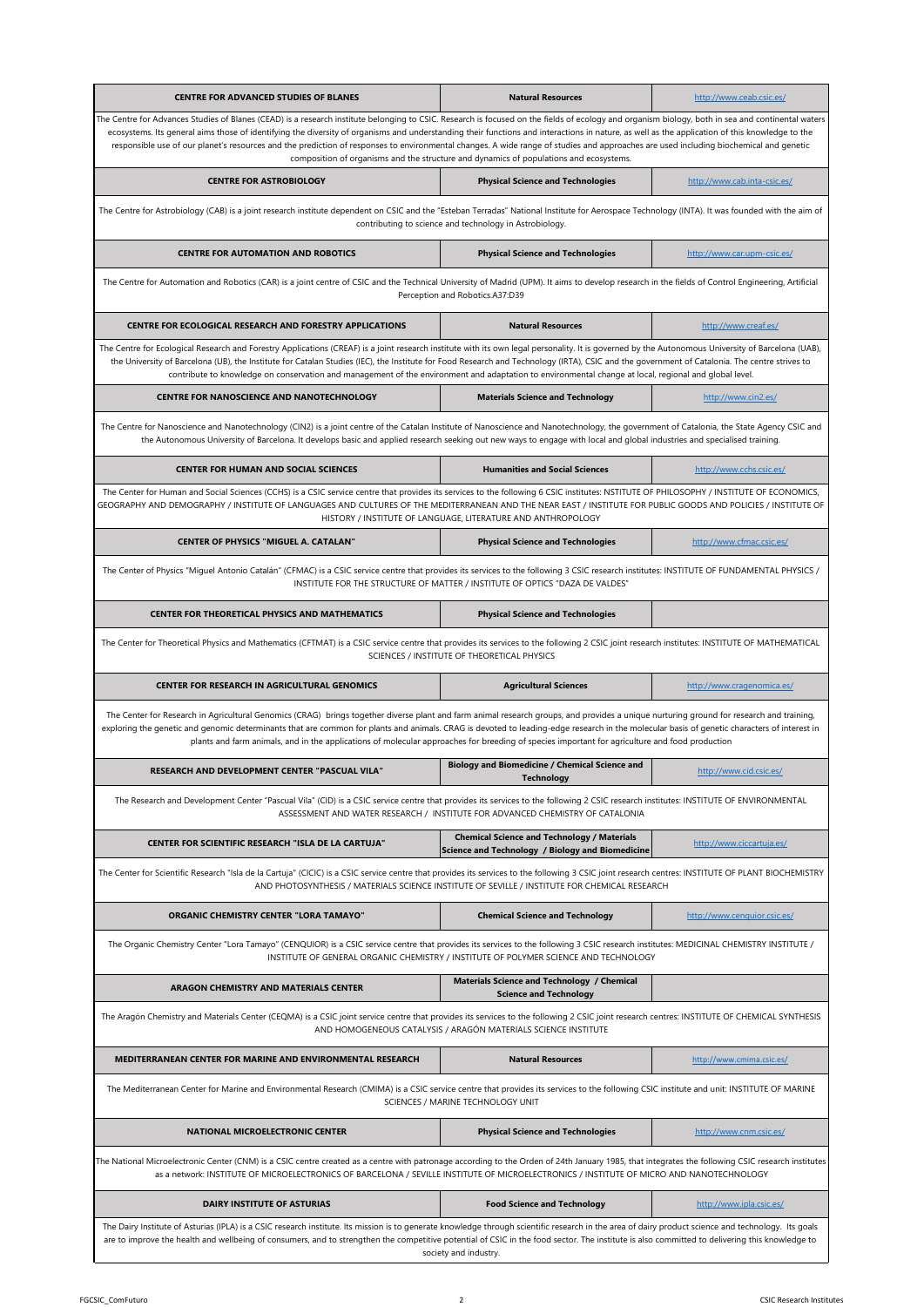| DESERTIFICATION RESEARCH CENTRE                                                                                                                                                                                                                                                                                                                                                                                                                                                                                                                               | <b>Natural Resources</b>                                                                         | http://www.uv.es/cide/       |  |  |
|---------------------------------------------------------------------------------------------------------------------------------------------------------------------------------------------------------------------------------------------------------------------------------------------------------------------------------------------------------------------------------------------------------------------------------------------------------------------------------------------------------------------------------------------------------------|--------------------------------------------------------------------------------------------------|------------------------------|--|--|
| The Desertification Research Centre (CIDE) is a joint research centre of CSIC, the University of Valencia and the Autonomous Government of Valencia. CIDE is devoted to research on the causes,<br>factors and processes of desertification. It also researches the characterization and study of soils as a natural resource, their degradation and conservation measures; the ecology and evolution of<br>plants; and the cartographic integration of the state and dynamics of the landscape components into thematic documents for land use planning.     |                                                                                                  |                              |  |  |
| DOÑANA BIOLOGICAL STATION                                                                                                                                                                                                                                                                                                                                                                                                                                                                                                                                     | <b>Natural Resources</b>                                                                         | http://www.ebd.csic.es/      |  |  |
| The Doñana Biological Station (EBD) is a public research institute belonging to CSIC in the area of natural resources. Its fundamental mission is to carry out multidisciplinary research of the<br>highest standard directed at understanding the way in which biodiversity is generated, maintained and deteriorates, as well as the consequences of biodiversity loss and the possibilities of its                                                                                                                                                         | subsequent restoration.                                                                          |                              |  |  |
| <b>EBRO OBSERVATORY</b>                                                                                                                                                                                                                                                                                                                                                                                                                                                                                                                                       | <b>Natural Resources</b>                                                                         | http://www.obsebre.es/       |  |  |
| The Ebro Observatory (OE) is a joint centre of CSIC and the Ebro Observatory Foundation, with its own legal personality. It focuses on the study and observation of the physical system of Earth.<br>Specifically this involves the analysis and mapping of the physical properties of the Earth's interior, the study of space plasma near the Earth, with particular attention to electromagnetic<br>environment and its relation to solar activity, and finally, hydrological processes and their evolution with climate change.                           |                                                                                                  |                              |  |  |
| EDUARDO TORROJA INSTITUTE FOR CONSTRUCTION SCIENCE                                                                                                                                                                                                                                                                                                                                                                                                                                                                                                            | <b>Materials Science and Technology</b>                                                          | http://www.ietcc.csic.es/    |  |  |
| The Eduardo Torroja Institute for Construction Sciences (IETCC) is a CSIC research institute whose activity is based on research and technological developments in the field of construction and<br>materials. Its research focuses on studies related to climate change, resources and environment as well as energy efficiency during the process of building, use and demolition. The circular                                                                                                                                                             | economy and the analysis of the life cycle are considered a fundamental part for development.    |                              |  |  |
| SPANISH SCHOOL OF HISTORY AND ARCHEOLOGY                                                                                                                                                                                                                                                                                                                                                                                                                                                                                                                      | <b>Humanities and Social Sciences</b>                                                            | http://www.eehar.csic.es/    |  |  |
| The Spanish School of History and Archeology in Rome (EEHAR) is a CSIC institute whose main missions are the realisation of investigations on the relationships between the territories that<br>currently occupy Spain and Italy; and facilitating the relationships between the scientific communities of both countries, including the foreign ones currently located in Rome.                                                                                                                                                                              |                                                                                                  |                              |  |  |
| <b>EXPERIEMENTAL STATION OF AULA DEI</b>                                                                                                                                                                                                                                                                                                                                                                                                                                                                                                                      | <b>Agricultural Sciences</b>                                                                     | http://www.eead.csic.es/     |  |  |
| The Experimental Station of Aula Dei (EEAD) is a CSIC research institute. The EEAD mission is to provide the agricultural sector with appropriate materials and technologies and to increase                                                                                                                                                                                                                                                                                                                                                                  | competitiveness and sustainability- through a deeper knowledge- of the plant-environment system. |                              |  |  |
| <b>EXPERIMENTAL STATION OF ARID ZONES</b>                                                                                                                                                                                                                                                                                                                                                                                                                                                                                                                     | <b>Natural Resources</b>                                                                         | http://www.eeza.csic.es/     |  |  |
| The Experimental Station of Arid Zones (EEZA) is a CSIC own research centre. Its aim is promoting the development of basic research as a vital engine of innovation and improvement of the<br>management of the natural and rural environment in extreme environments as well as reintroduction and conservation of several species of African ungulates to ensure their final recovery in<br>freedom.                                                                                                                                                        |                                                                                                  |                              |  |  |
| <b>GEOSCIENCES INSTITUTE</b>                                                                                                                                                                                                                                                                                                                                                                                                                                                                                                                                  | <b>Natural Resources</b>                                                                         | http://www.igeo.ucm-csic.es/ |  |  |
| The Geosciences Institute (IGEO) is a joint research institute of CSIC and the Complutense University of Madrid. Research is in the field of Earth Sciences (Geology, Geodesy and Geophysics) and<br>its application to problems of general interest such as natural disasters, heritage conservation, geological resources and climate change among others.                                                                                                                                                                                                  |                                                                                                  |                              |  |  |
| INSTITUTE FOR ADVANCED CHEMISTRY OF CATALONIA                                                                                                                                                                                                                                                                                                                                                                                                                                                                                                                 | <b>Chemical Science and Technology</b>                                                           | http://www.iqac.csic.es/     |  |  |
| The Institute for Advanced Chemistry of Catalonia (IQAC) is a CSIC research institute. It focuses on the application of chemical approaches in addressing and solving societal challenges, mainly<br>those related to human health, the sustainability of chemical processes and products, and the need for novel materials for various applications.                                                                                                                                                                                                         |                                                                                                  |                              |  |  |
| <b>INSTITUTE FOR ADVANCED SOCIAL STUDIES</b>                                                                                                                                                                                                                                                                                                                                                                                                                                                                                                                  | <b>Humanities and Social Sciences</b>                                                            | http://www.iesa.csic.es/     |  |  |
| The Institute of Advanced Social Studies (IESA) is a CSIC research institute working in the field of Social Sciences. Its objective is basic and applied social research of the processes of change in<br>contemporary societies and the fundamental characteristics of the social structure using the most relevant theoretical perspectives and comparative analysis.                                                                                                                                                                                       |                                                                                                  |                              |  |  |
| <b>INSTITUTE FOR CHEMICAL RESEARCH</b>                                                                                                                                                                                                                                                                                                                                                                                                                                                                                                                        | <b>Chemical Science and Technology</b>                                                           | http://www.iiq.csic.es/      |  |  |
| The Institute for Chemical Research (IIQ) is a joint centre of CSIC and the University of Seville. It aims to contribute to the development of chemical research, the advancement of knowledge and<br>technological progress and industrial development promoting and facilitating research in the fields of organic chemistry, inorganic chemistry, carbohydrate chemistry, organometallic chemistry,<br>biochemistry, enzymology, peptides, proteins and chemical synthesis.                                                                                |                                                                                                  |                              |  |  |
| <b>INSTITUTE FOR CROSS-DISCIPLINARY PHYSICS AND COMPLEX SYSTEMS</b>                                                                                                                                                                                                                                                                                                                                                                                                                                                                                           | <b>Physical Science and Technologies</b>                                                         | http://ifisc.uib-csic.es/    |  |  |
| The Institute for Cross-Disciplinary Physics and Complex Systems (IFISC) is a joint research institute of the Universitat de les Illes Balears (UIB) and CSIC. Its mission is to develop cross-disciplinary<br>and strategic research in complex systems following the established scientific approach of physicists. Collective phenomena of nonlinear physics and complex systems are studied with methods<br>of Statistical Physics, Dynamical Systems, Computational Methods and Quantum Mechanics.                                                       |                                                                                                  |                              |  |  |
| <b>INSTITUTE FOR ECONOMIC ANALYSIS</b>                                                                                                                                                                                                                                                                                                                                                                                                                                                                                                                        | <b>Humanities and Social Sciences</b>                                                            | http://www.iae.csic.es/      |  |  |
| The Institute for Economic Analysis (IAE) is a centre belonging to CSIC. Its mission is to promote research in economics. Research activities carried out at the centre focus on both theoretical and<br>empirical studies into different areas such as macroeconomics, international economics and econometrics, growth and regional economy, public economy, migration, game theory, experimental<br>economy, microeconomics and markets, industrial organisation and finances, public economics, distribution and conflict and positive economic policies. |                                                                                                  |                              |  |  |
| <b>INSTITUTE FOR FATS</b>                                                                                                                                                                                                                                                                                                                                                                                                                                                                                                                                     | <b>Food Science and Technology</b>                                                               | http://www.ig.csic.es/       |  |  |
| The Institute for Fats (IG) is a CSIC research institute whose aim is the development and improvement of industry sectors related to fats. Its research is focussed on the description and the<br>obtaining of quality, healthy and safe food by using new environment-friendly technologies.                                                                                                                                                                                                                                                                 |                                                                                                  |                              |  |  |
| INSTITUTE FOR GAME AND WILDLIFE RESEARCH                                                                                                                                                                                                                                                                                                                                                                                                                                                                                                                      | <b>Natural Resources / Agricultural Sciences</b>                                                 | http://www.irec.es/          |  |  |
| The Institute for Game and Wildlife Research (IREC) is a joint research institute of CSIC, the regional government and the University of Castile-La Mancha. It aims at studies associated with the<br>hunting-sustainability interaction in the natural environment. Studies are purely ecological and evolutionary with a more participatory conservationist approach. Its research also involves the                                                                                                                                                        | fields of health or animal production.                                                           |                              |  |  |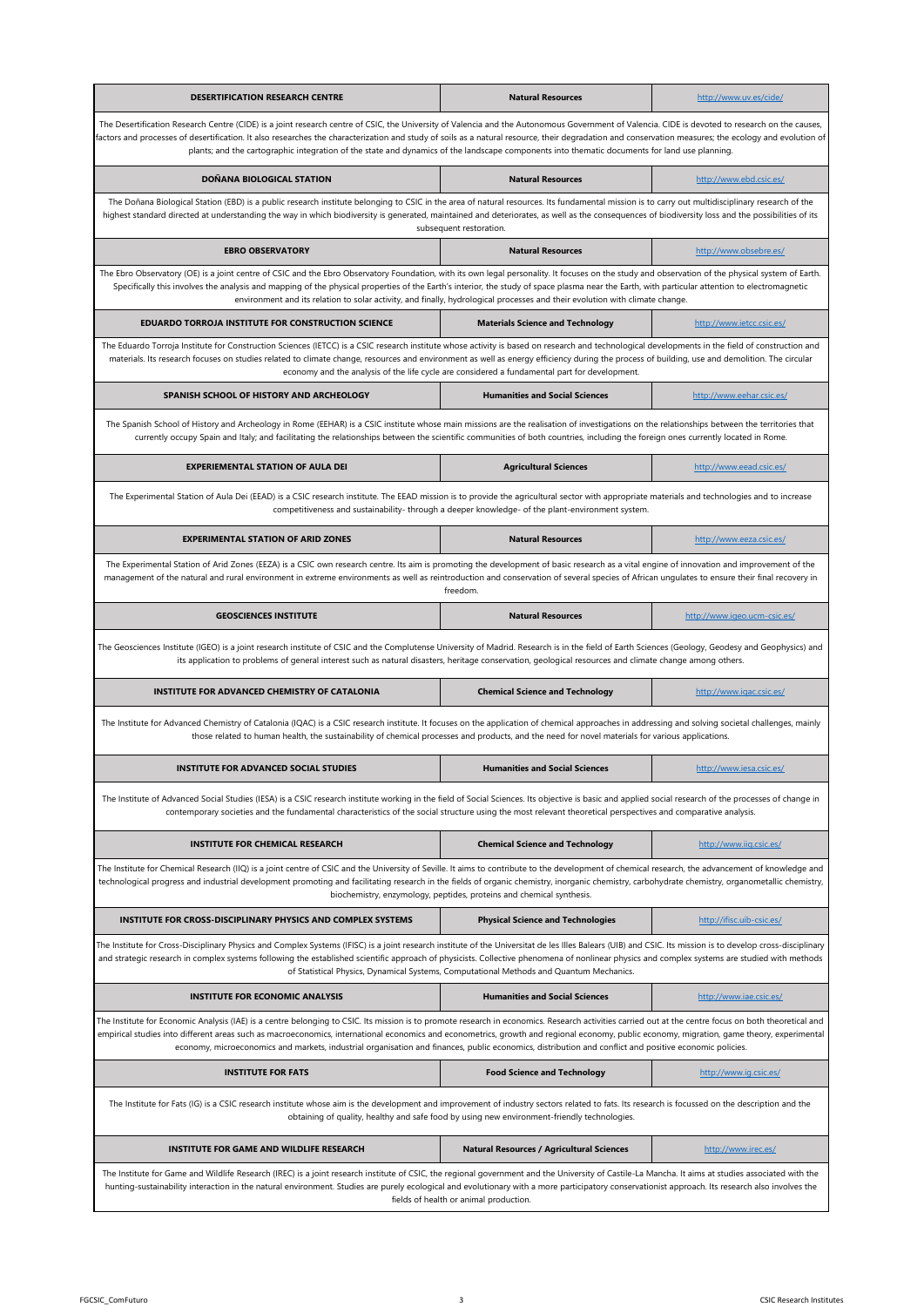| <b>INSTITUTE FOR INNOVATION AND KNOWLEDGE MANAGEMENT</b>                                                                                                                                                                                                                                                                                                                                                                                                                                                   | <b>Humanities and Social Sciences</b>                                                                                            | http://www.ingenio.upv.es/   |  |
|------------------------------------------------------------------------------------------------------------------------------------------------------------------------------------------------------------------------------------------------------------------------------------------------------------------------------------------------------------------------------------------------------------------------------------------------------------------------------------------------------------|----------------------------------------------------------------------------------------------------------------------------------|------------------------------|--|
| The Institute for Innovation and Knowledge Management (INGENIO) is a joint research institute of CSIC and the Polytechnic University of Valencia (UPV). Its activities encompass research on<br>science and innovation: the emergence and evolution of technology, the organizational processes that facilitate their development and the policies that support and steer them.                                                                                                                            |                                                                                                                                  |                              |  |
| INSTITUTE FOR INSTRUMENTATION IN MOLECULAR IMAGING                                                                                                                                                                                                                                                                                                                                                                                                                                                         | <b>Physical Science and Technologies</b>                                                                                         | http://www.i3m.upv.es/       |  |
| The Institute for Instrumentation in Molecular Imaging (I3M) is a CSIC joint research centre with the Polytechnic University of Valencia. Its main activity is the research of new imaging techniques                                                                                                                                                                                                                                                                                                      | to be applied in the biomedical field.                                                                                           |                              |  |
| INSTITUTE FOR INTEGRATIVE SYSTEMS BIOLOGY                                                                                                                                                                                                                                                                                                                                                                                                                                                                  | <b>Biology and Biomedicine</b>                                                                                                   |                              |  |
| The Institute for Integrative Systems Biology (I <sup>2</sup> SysBio) is a joint collaborative research institute involving University of Valencia and CSIC. It focuses on research into the structure, function,<br>dynamics, evolution and manipulation of complex biological systems. It seeks to provide solutions to problems that may arise in the pharmaceutical, biotechnological, biomedical and                                                                                                  | agribusiness sectors.                                                                                                            |                              |  |
| INSTITUTE FOR MEDITERRANEAN AND SUBTROPICAL HORTICULTURE "LA<br><b>MAYORA"</b>                                                                                                                                                                                                                                                                                                                                                                                                                             | <b>Agricultural Sciences</b>                                                                                                     | http://www.ihsm.uma-csic.es/ |  |
| The Institute for Mediterranean and Subtropical Horticulture La Mayora (IHSM) is a joint research institute of CSIC and the University of Malaga. It aims to advance and coordinate scientific                                                                                                                                                                                                                                                                                                             | research more efficiently in intensive subtropical fruticulture. horticulture, focusing on integrated and sustainable farming.   |                              |  |
| <b>INSTITUTE FOR MOUNTAIN STOCK FARMING</b>                                                                                                                                                                                                                                                                                                                                                                                                                                                                | <b>Agricultural Sciences</b>                                                                                                     | http://www.igm.ule-csic.es/  |  |
| The Institute for Mountain Stock Farming (IGM) is a joint research institute of CSIC and the University of León. It aims to generate the scientific knowledge necessary to modernize the<br>management and technology of traditional farming and silvopastoral systems. Research is developed in fields related to nutrition, production and animal health, mainly of rumiants and the                                                                                                                     | relation between stock farming systems and land use.                                                                             |                              |  |
| <b>INSTITUTE FOR NEUROSCIENCE</b>                                                                                                                                                                                                                                                                                                                                                                                                                                                                          | <b>Biology and Biomedicine</b>                                                                                                   | http://in.umh-csic.es/       |  |
| The Institute for Neuroscience (IN) is a joint research institute of CSIC and the Miguel Hernandez University of Elche (UMH). It aims to research the development, structure and functioning of the                                                                                                                                                                                                                                                                                                        | nervous system under normal and pathological conditions.                                                                         |                              |  |
| INSTITUTE FOR PHYSICAL AND INFORMATION TECHNOLOGIES "LEONARDO<br><b>TORRES QUEVEDO"</b>                                                                                                                                                                                                                                                                                                                                                                                                                    | <b>Physical Science and Technologies</b>                                                                                         | http://www.itefi.csic.es/es  |  |
| The Institute for Physical and Information Technologies (ITEFI) is a CSIC research institute whose main aim is the research on novel physical technologies applicable to industrial, biomedical and<br>environmental fields, as well as information technologies associated with the communications security and cryptography fields.                                                                                                                                                                      |                                                                                                                                  |                              |  |
| INSTITUTE FOR PLANT MOLECULAR AND CELLULAR BIOLOGY "EDUARDO PRIMO<br>YUFERA"                                                                                                                                                                                                                                                                                                                                                                                                                               | <b>Agricultural Sciences</b>                                                                                                     | http://www.ibmcp.csic.es/    |  |
| The Institute for Plant Molecular and Cellular Biology "Eduardo Primo Yufera" (IBMCP) is a research centre funded by both the Polytechnic University of Valencia (UPV) and the State Agency CSIC.<br>Its aim is to generate knowledge for genetic engineering of plants for better productivity and quality with added value both for consumers and food industries. It also strives to generate stress-                                                                                                   | resistant crop plants in order to contribute to sustainable agriculture.                                                         |                              |  |
| INSTITUTE FOR PUBLIC GOODS AND POLICIES                                                                                                                                                                                                                                                                                                                                                                                                                                                                    | <b>Humanities and Social Sciences</b>                                                                                            | http://www.ipp.csic.es/      |  |
| The Institute for Public Goods and Policies (IPP) is CSIC's own research centre. It aims at the comparative analyses of public goods and their nature, the design and implementation of public                                                                                                                                                                                                                                                                                                             | policies as well as their interaction in order to contribute to knowledge of the relations among society, markets and the State. |                              |  |
| INSTITUTE FOR SPACE SCIENCES                                                                                                                                                                                                                                                                                                                                                                                                                                                                               | Physical Science and Technologies                                                                                                | http://www.ice.csic.es/      |  |
| The Institute for Space Sciences (ICE) is a CSIC research centre dedicated to the study of the cosmos and space sciences that develops theoretical models and technologies. It is interested in the<br>use of space technologies for a better understanding of the Earth, for shaping climate change and developing predictive tools that help avoid the effects of natural disasters.                                                                                                                     |                                                                                                                                  |                              |  |
| INSTITUTE FOR SUSTAINABLE AGRICULTURE                                                                                                                                                                                                                                                                                                                                                                                                                                                                      | <b>Agricultural Sciences</b>                                                                                                     | http://www.ias.csic.es/      |  |
| The Institute for Sustainable Agriculture (IAS) is CSIC's own institute which aims to harmonize food production with conservation of natural resources and environmental protection                                                                                                                                                                                                                                                                                                                        |                                                                                                                                  |                              |  |
| INSTITUTE FOR THE STRUCTURE OF MATTER                                                                                                                                                                                                                                                                                                                                                                                                                                                                      | <b>Physical Science and Technologies</b>                                                                                         | http://www.iem.csic.es/      |  |
| The Institute for the Structure of Matter (IEM) is a CSIC research institute whose mission is to enhance knowledge on the structure of matter in a wide range of physical scales, from the building<br>blocks of matter and space-time, to nuclei, atoms, molecules, and macromolecules, including condensed matter and mesoscopic systems.                                                                                                                                                                |                                                                                                                                  |                              |  |
| INSTITUTE OF BIOMEDICINE & BIOTECHNOLOGY OF CANTABRIA                                                                                                                                                                                                                                                                                                                                                                                                                                                      | <b>Biology and Biomedicine</b>                                                                                                   | http://www.unican.es/ibbtec/ |  |
| The Institute of Biomedicine and Biotechnology of Cantabria (IBBTEC) is a joint research centre belonging to the University of Cantabria, CSIC, and the regional government through its Society<br>for the Development of Cantabria (SODERCAN). Its main aim is to carry out high-quality scientific research in biological disciplines, both in basic and applied aspects, with the aim of advancing<br>scientific knowledge and boosting the transfer of results and technology to the production sector |                                                                                                                                  |                              |  |
| <b>INSTITUTE OF AGRICULTURAL SCIENCES</b>                                                                                                                                                                                                                                                                                                                                                                                                                                                                  | <b>Agricultural Sciences</b>                                                                                                     | http://www.ica.csic.es/      |  |
| The Institute of Agricultural Sciences (ICA) is CSIC's own research centre whose objective is the development of agro-environmental research providing adequate solutions to the major<br>challenges of modern and specialized Spanish agriculture.                                                                                                                                                                                                                                                        |                                                                                                                                  |                              |  |
| INSTITUTE OF AGROCHEMISTRY AND FOOD TECHNOLOGY                                                                                                                                                                                                                                                                                                                                                                                                                                                             | <b>Food Science and Technology</b>                                                                                               | http://www.iata.csic.es/     |  |
| The Institute of Agrochemistry and Food Technology (IATA) belongs to CSIC. Its scientific-technical objective is to carry out research on the production of sustainable and quality food, taking<br>into account its safety, health impact and consumer acceptance.                                                                                                                                                                                                                                        |                                                                                                                                  |                              |  |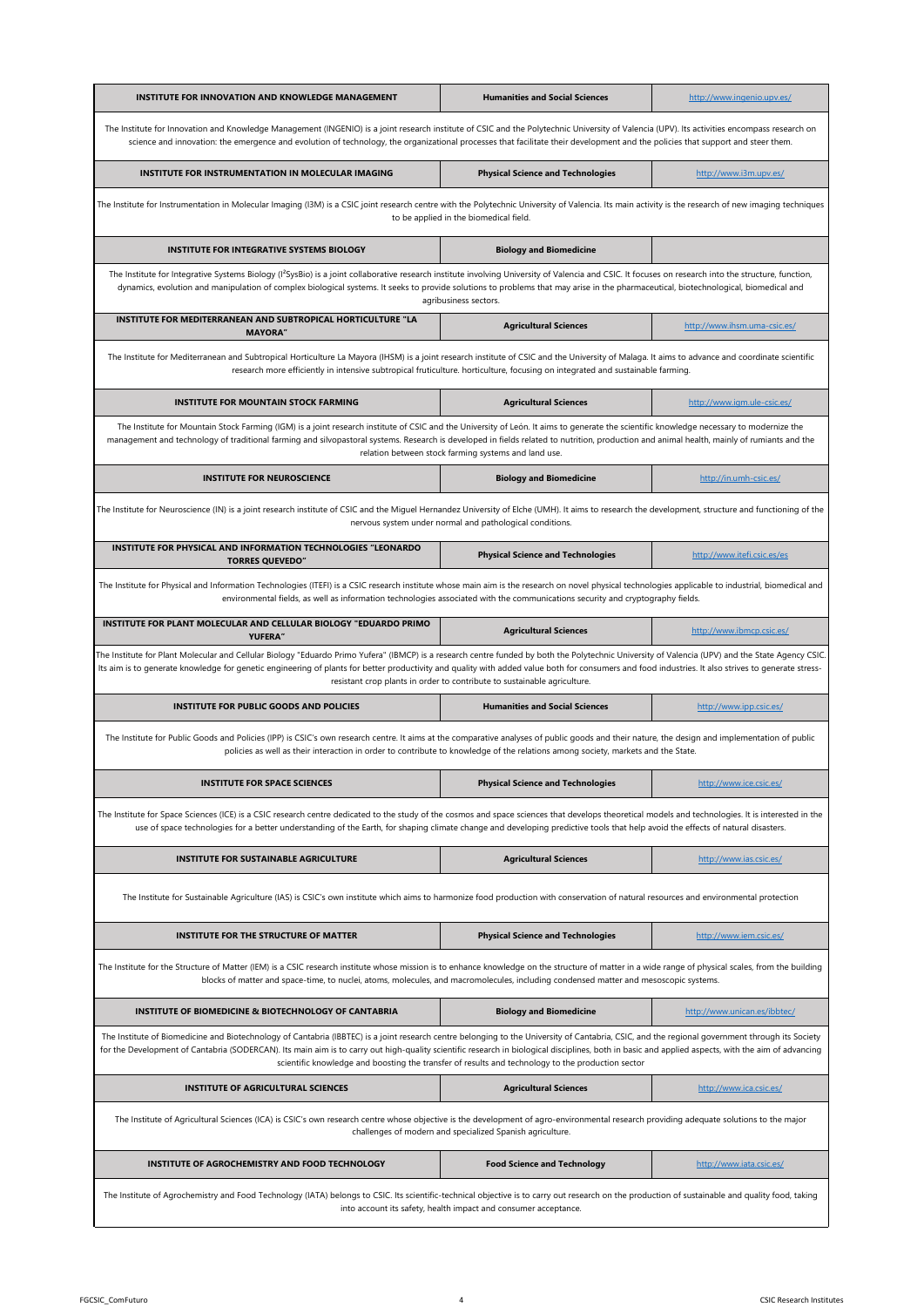| INSTITUTE OF AQUACULTURE TORRE DE LA SAL                                                                                                                                                                                                                                                                                                                                                                                                                                                                                                                       | <b>Agricultural Sciences</b>                                                                                     | http://www.iats.csic.es/         |  |
|----------------------------------------------------------------------------------------------------------------------------------------------------------------------------------------------------------------------------------------------------------------------------------------------------------------------------------------------------------------------------------------------------------------------------------------------------------------------------------------------------------------------------------------------------------------|------------------------------------------------------------------------------------------------------------------|----------------------------------|--|
| The Institute of Aquaculture Torre de la Sal (IATS) is a CSIC research institute that focuses on different aspects of research in the field of aquaculture.                                                                                                                                                                                                                                                                                                                                                                                                    |                                                                                                                  |                                  |  |
| INSTITUTE OF ASTROPHYSICS OF ANDALUSIA                                                                                                                                                                                                                                                                                                                                                                                                                                                                                                                         | <b>Physical Science and Technologies</b>                                                                         | http://www.iaa.csic.es/          |  |
| The Institute of Astrophysics of Andalusia (IAA) is a CSIC research centre. IAA activities are related to research in the field of astrophysics and instrument development both for ground-based                                                                                                                                                                                                                                                                                                                                                               | telescopes and for space missions.                                                                               |                                  |  |
| <b>INSTITUTE OF BIOLOGY AND MOLECULAR GENETICS</b>                                                                                                                                                                                                                                                                                                                                                                                                                                                                                                             | <b>Biology and Biomedicine</b>                                                                                   | http://www.ibgm.med.uva.es/      |  |
| The Institute of Biology and Molecular Genetics (IBGM) is a joint research centre of the University of Valladolid and CSIC. Its main objective is the development of research in the fields of cell and                                                                                                                                                                                                                                                                                                                                                        | molecular biology, genetics, biochemistry, immunology, biophysics, physiology and pharmacology.                  |                                  |  |
| INSTITUTE OF BIOMEDICAL RESEARCH OF BARCELONA                                                                                                                                                                                                                                                                                                                                                                                                                                                                                                                  | <b>Biology and Biomedicine</b>                                                                                   | http://www.iibb.csic.es/         |  |
| The Institute of Biomedical Research of Barcelona (IIBB) is a CSIC research institute whose basic research is focussed on molecular and cellular mechanisms of diseases and pathophysiological<br>processes such as obesity and other complications such as steatohepatitis and its progression to liver cancer, depression, cerebral and liver ischaemia, neurotoxicity, fibrosis, inflammation and                                                                                                                                                           | kidney failure as well as neurodegenerative diseases, Alzheimer and Parkinson.                                   |                                  |  |
| INSTITUTE OF BIOMEDICINE OF SEVILLE                                                                                                                                                                                                                                                                                                                                                                                                                                                                                                                            | <b>Biology and Biomedicine</b>                                                                                   | http://www.ibis-sevilla.es/      |  |
| The Institute of Biomedicine (IBIS) is a multidisciplinary biomedical joint research centre of CSIC, the regional government of Andalusia, the University of Seville and the Andalusian Health<br>Service, with the aim of undertaking high quality and competitive research at international level on the most prevalent diseases and the development of new methods of diagnosis and                                                                                                                                                                         | treatment.                                                                                                       |                                  |  |
| INSTITUTE OF BIOMEDICINE OF VALENCIA                                                                                                                                                                                                                                                                                                                                                                                                                                                                                                                           | <b>Biology and Biomedicine</b>                                                                                   | http://www.ibv.csic.es/          |  |
| The Institute of Biomedicine of Valencia (IBV) is CSIC's own institute. Its aim is biomedical research linking basic knowledge on biology and improvements in the field of health. Of particular<br>interest are metabolic and skin disorders, genomics and genetics applied to human pathology, the study of structural biology and bioinformatics on cell signaling as well as the search for and<br>characterization of targets to develop antibiotics and antivenins. The IBV is also an important node for the study of physiopathology of rare diseases. |                                                                                                                  |                                  |  |
| INSTITUTE OF CANCER MOLECULAR AND CELLULAR BIOLOGY                                                                                                                                                                                                                                                                                                                                                                                                                                                                                                             | <b>Biology and Biomedicine</b>                                                                                   | http://www.cicancer.org/         |  |
| The Institute of Cancer Molecular and Cellular Biology is a joint research centre of CSIC and the University of Salamanca. It focuses on the study of cancer at molecular and cellular level.                                                                                                                                                                                                                                                                                                                                                                  |                                                                                                                  |                                  |  |
| INSTITUTE OF CATALYSIS AND PETROCHEMISTRY                                                                                                                                                                                                                                                                                                                                                                                                                                                                                                                      | <b>Chemical Science and Technology</b>                                                                           | http://www.icp.csic.es/          |  |
| The Institute of Catalysis and Petrochemistry (ICP) is a research centre belonging to CSIC. It aims at scientific research in areas of chemical and biological catalysis as well as in catalysts and<br>catalytic processes. ICP works in the development of advanced catalysts, inorganic and enzymatic processes and innovative chemistry, along three main lines: energy, environmental protection<br>and selective synthesis of chemical compounds.                                                                                                        |                                                                                                                  |                                  |  |
| <b>INSTITUTE OF CERAMICS AND GLASS</b>                                                                                                                                                                                                                                                                                                                                                                                                                                                                                                                         | <b>Materials Science and Technology</b>                                                                          | http://www.icv.csic.es/          |  |
| The Institute of Ceramics and Glass (ICV) is CSIC's own research institute aimed at generating scientific and technological knowledge in the field of ceramic and glass materials.                                                                                                                                                                                                                                                                                                                                                                             |                                                                                                                  |                                  |  |
| INSTITUTE OF CHEMICAL SYNTHESIS AND HOMOGENEOUS CATALYSIS                                                                                                                                                                                                                                                                                                                                                                                                                                                                                                      | <b>Chemical Science and Technology</b>                                                                           | http://www.isqch.unizar-csic.es/ |  |
| The Institute of Chemical Synthesis and Homogeneous Catalysis (ISQCH) is a joint research institute of CSIC and the University of Zaragoza. It focuses on basic and applied research in fields                                                                                                                                                                                                                                                                                                                                                                 | related to chemical synthesis and also in the specific field of homogeneous catalysis.                           |                                  |  |
| INSTITUTE OF CHEMICAL TECHNOLOGY                                                                                                                                                                                                                                                                                                                                                                                                                                                                                                                               | <b>Chemical Science and Technology</b>                                                                           | http://itg.upv-csic.es/          |  |
| The Institute of Chemical Technology (ITQ) is a joint research centre of CSIC and the Polytechnic University of Valencia. It focuses its activity on basic and applied research in chemistry (catalysis,<br>new materials, photochemistry) in order to provide technical solutions to problems of society (mainly energy, sustainability and health).                                                                                                                                                                                                          |                                                                                                                  |                                  |  |
| <b>INSTITUTE OF CORPUSCULAR PHYSICS</b>                                                                                                                                                                                                                                                                                                                                                                                                                                                                                                                        | <b>Physical Science and Technologies</b>                                                                         | http://ific.uv.es/               |  |
| The Institute of Corpuscular Physics (IFIC) is a joint research centre of CSIC and the University of Valencia aimed to research on nuclear, particle and astroparticle physics and its applications to<br>medical physics and to other fields of science and technology                                                                                                                                                                                                                                                                                        |                                                                                                                  |                                  |  |
| INSTITUTE OF EARTH SCIENCES JAUME ALMERA                                                                                                                                                                                                                                                                                                                                                                                                                                                                                                                       | <b>Natural Resources</b>                                                                                         | http://www.ictja.csic.es/        |  |
| The Institute of Earth Sciences Jaume Almera (ICTJA) is CSIC's own research institute whose mission is to advance the understanding of earth system, by applying advanced experimental and<br>analytical methodologies to well-defined, knowledge-driven research objectives. A key part of its mission is to meet industrial and societal needs through knowledge transfer applied to<br>geohazards and the exploration and exploitation of geological resources.                                                                                             |                                                                                                                  |                                  |  |
| INSTITUTE OF ECONOMICS, GEOGRAPHY AND DEMOGRAPHY                                                                                                                                                                                                                                                                                                                                                                                                                                                                                                               | <b>Humanities and Social Sciences</b>                                                                            | http://www.iegd.csic.es/         |  |
| The Institute of Economics, Geography and Demography (IEGD) is CSIC's own institute. It aims to provide technical advice and support, analyses of demographic changes and people's living                                                                                                                                                                                                                                                                                                                                                                      | conditions, regional development and economy, geography, environmental economy and natural resources management. |                                  |  |
| INSTITUTE OF ENVIRONMENTAL ASSESSMENT AND WATER RESEARCH                                                                                                                                                                                                                                                                                                                                                                                                                                                                                                       | <b>Chemical Science and Technology, Natural</b><br><b>Resources</b>                                              | http://www.idaea.csic.es/        |  |
| The Institute of Environmental Assessment and Water Research (IDAEA) is a CSIC research institute whose aim is the study of the natural and anthropogenic changes occurring in ecosystems<br>using chemical and geochemical techniques. It is focussed on the changes related to climate and those involving toxicity increases for organisms and humans.                                                                                                                                                                                                      |                                                                                                                  |                                  |  |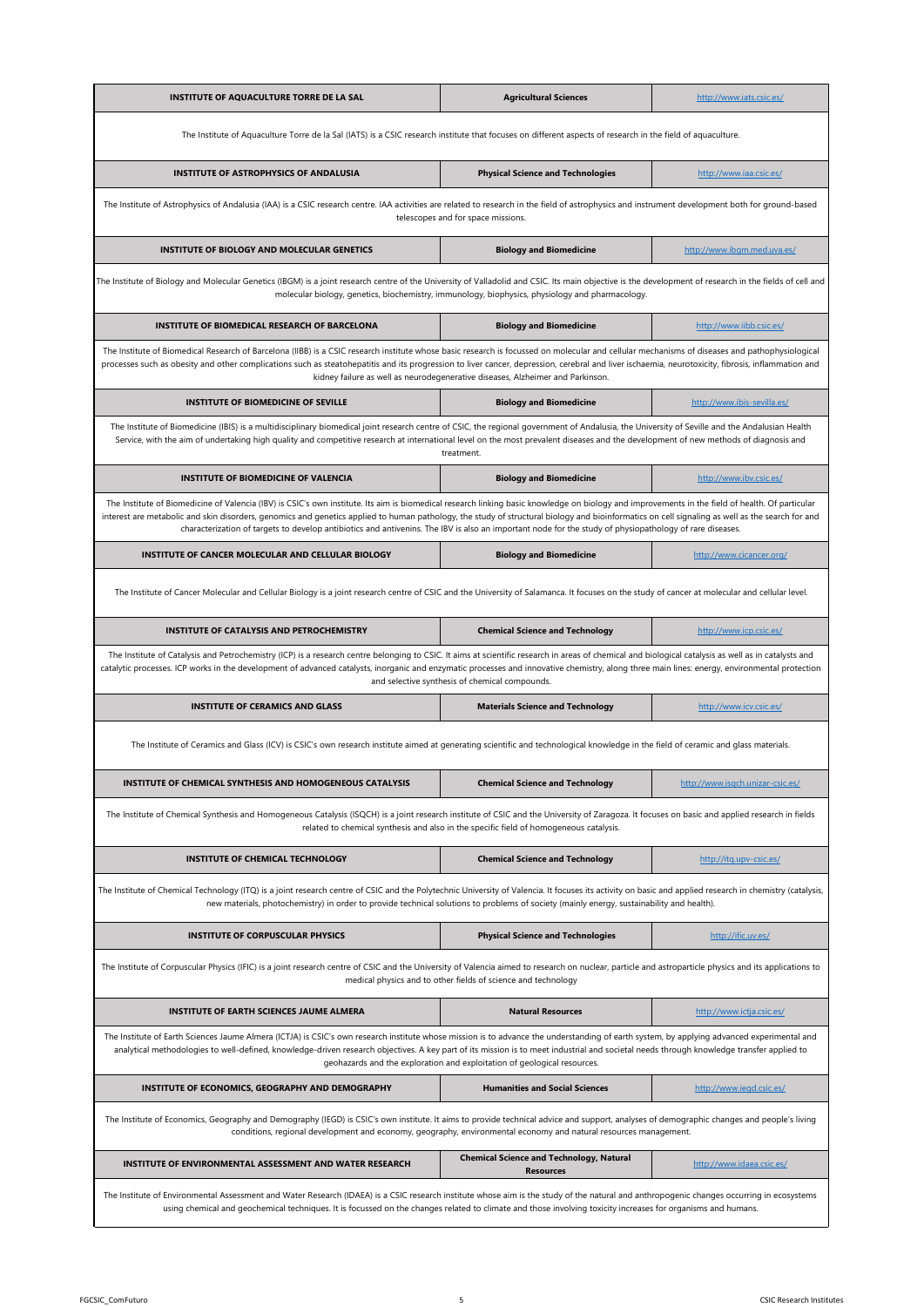| <b>INSTITUTE OF EVOLUTIONARY BIOLOGY</b>                                                                                                                                                                                                                                                                                                                                                                                                                                                                                                                                                                                                                                                                                                                                                             | <b>Natural Resources</b>                                                                                      | http://www.ibe.upf-csic.es/   |  |
|------------------------------------------------------------------------------------------------------------------------------------------------------------------------------------------------------------------------------------------------------------------------------------------------------------------------------------------------------------------------------------------------------------------------------------------------------------------------------------------------------------------------------------------------------------------------------------------------------------------------------------------------------------------------------------------------------------------------------------------------------------------------------------------------------|---------------------------------------------------------------------------------------------------------------|-------------------------------|--|
| The Institute of Evolutionary Biology (IBE) is a joint institute of the University Pompeu Fabra (UPF) and CSIC. Researchers at IBE study the processes and mechanisms that generate biodiversity.<br>Topics include genetic and molecular evolution, population biology, complex systems biology and the recovery of ancient DNA.                                                                                                                                                                                                                                                                                                                                                                                                                                                                    |                                                                                                               |                               |  |
| INSTITUTE OF FOOD SCIENCE RESEARCH                                                                                                                                                                                                                                                                                                                                                                                                                                                                                                                                                                                                                                                                                                                                                                   | <b>Food Science and Technology</b>                                                                            | http://www.cial.uam-csic.es/  |  |
| The Institute of Food Science Research (CIAL) is a joint research institute of CSIC and the Autonomous University of Madrid whose main objective is the development of quality scientific research                                                                                                                                                                                                                                                                                                                                                                                                                                                                                                                                                                                                   | in the field of food science and technology.                                                                  |                               |  |
| INSTITUTE OF FOOD SCIENCE, TECHNOLOGY AND NUTRITION                                                                                                                                                                                                                                                                                                                                                                                                                                                                                                                                                                                                                                                                                                                                                  | <b>Food Science and Technology</b>                                                                            | http://www.ictan.csic.es/     |  |
| The Institute of Food Science, Technology and Nutrition (ICTAN) is CSIC's own research institute aimed to generation, dissemination of new fundamental and applied scientific knowledge in the                                                                                                                                                                                                                                                                                                                                                                                                                                                                                                                                                                                                       | field of food science, technology and nutrition.                                                              |                               |  |
| INSTITUTE OF FUNCTIONAL BIOLOGY AND GENOMICS                                                                                                                                                                                                                                                                                                                                                                                                                                                                                                                                                                                                                                                                                                                                                         | <b>Biology and Biomedicine</b>                                                                                | http://www.ibfg.usal-csic.es/ |  |
| The Institute of Functional Biology and Genomics (IBFG) is a joint research centre between CSIC and the University of Salamanca. Its main objective is understanding the molecular mechanisms                                                                                                                                                                                                                                                                                                                                                                                                                                                                                                                                                                                                        | that regulate cell growth and division, cell morphogenesis, and the replication and expression of the genome. |                               |  |
| <b>INSTITUTE OF FUNDAMENTAL PHYSICS</b>                                                                                                                                                                                                                                                                                                                                                                                                                                                                                                                                                                                                                                                                                                                                                              | <b>Physical Science and Technologies</b>                                                                      | http://www.iff.csic.es/       |  |
| The Institute of Fundamental Physics (IFF) is a CSIC research institute aiming to develop mainly theoretical research. It is focussed on the development of mathematical modelling for physics to<br>answer questions of gravitation and cosmology (Macroscopic Universe), nuclear physics, atomic physics, molecular and optical physics, quantum computing (microscopic universe) and                                                                                                                                                                                                                                                                                                                                                                                                              | information processing. The IFF also studies medical physics and the interaction of radiation with matter.    |                               |  |
| <b>INSTITUTE OF GENERAL ORGANIC CHEMISTRY</b>                                                                                                                                                                                                                                                                                                                                                                                                                                                                                                                                                                                                                                                                                                                                                        | <b>Chemical Science and Technology</b>                                                                        | http://www.igog.csic.es/      |  |
| The Institute of General Organic Chemistry (IQOG) is a CSIC research institute focused on chemistry research and other fields such as biology, medicine, environment and materials. It intends to<br>be a national and international referent in synthesis, analysis, the study of interactions and the biological behaviour of organic compounds and biomolecules.                                                                                                                                                                                                                                                                                                                                                                                                                                  |                                                                                                               |                               |  |
| INSTITUTE OF GRAPEVINE AND WINE SCIENCES                                                                                                                                                                                                                                                                                                                                                                                                                                                                                                                                                                                                                                                                                                                                                             | <b>Food Science and Technology /</b><br><b>Agricultural Sciences</b>                                          | http://www.icvv.es/           |  |
| The Institute of Grapevine and Wine Sciences (ICVV) is a joint research institute of CSIC, the government and the University of La Rioja. Its goal is generating new knowledge and technologies in<br>viticulture and oenology, which can be the base for technological development and innovation within the grape and wine productive sector.                                                                                                                                                                                                                                                                                                                                                                                                                                                      |                                                                                                               |                               |  |
| <b>INSTITUTE OF HERITAGE SCIENCES</b>                                                                                                                                                                                                                                                                                                                                                                                                                                                                                                                                                                                                                                                                                                                                                                | <b>Humanities and Social Sciences</b>                                                                         | http://www.incipit.csic.es/   |  |
| The Institute of Heritage Sciences (INCIPIT) is a CSIC research centre. It aims to foster, develop, validate and disseminate the scientific and technological pluridisciplinary research on cultural                                                                                                                                                                                                                                                                                                                                                                                                                                                                                                                                                                                                 | heritage.                                                                                                     |                               |  |
| <b>INSTITUTE OF HISTORY</b>                                                                                                                                                                                                                                                                                                                                                                                                                                                                                                                                                                                                                                                                                                                                                                          | <b>Humanities and Social Sciences</b>                                                                         | http://www.ih.csic.es/        |  |
| The Institute of History (IH) is CSIC's own research institute. It aims to promote research of the past, in order to know and understand the dynamic of change and interactions of human societies<br>over time. Given the particular position in communication between Europe and America as well as relations between both sides of Mediterranean, it focuses on challenges related to identity,                                                                                                                                                                                                                                                                                                                                                                                                   | coexistence with different cultures, globalization, migration, science, art and environmental crisis          |                               |  |
| INSTITUTE OF LANGUAGE, LITERATURE AND ANTHROPOLOGY                                                                                                                                                                                                                                                                                                                                                                                                                                                                                                                                                                                                                                                                                                                                                   | <b>Humanities and Social Sciences</b>                                                                         | http://www.illa.csic.es/      |  |
| The Institute of Language, Literature and Anthropology (ILLA) is CSIC's own research institute whose main goal is the research of Hispanic cultural heritage in its triple dimension:                                                                                                                                                                                                                                                                                                                                                                                                                                                                                                                                                                                                                | anthropological, linguistic and literary.                                                                     |                               |  |
| INSTITUTE OF LANGUAGES AND CULTURES OF THE MEDITERRANEAN AND THE<br><b>NEAR EAST</b>                                                                                                                                                                                                                                                                                                                                                                                                                                                                                                                                                                                                                                                                                                                 | <b>Humanities and Social Sciences</b>                                                                         | http://www.ilc.csic.es/       |  |
| The Institute of Languages and Cultures of the Mediterranean and the Near East (ILC) is CSIC's own research institute which has as its fundamental goal the study of languages and cultures of<br>the Mediterranean basin and the Near East over different periods. The fundamental thematic lines of the research carried out in ILC encompass the languages and cultures of the ancient Near<br>East, classical culture of ancient Greece and Rome, along with its continuation in the Byzantine and Neo-Greek world, as well as in the Latin Middle Ages and the Neo-Latin world, biblical culture<br>and the Hebrew language, Spanish-Jewish world and its Sephardic continuation, the Arabic language and Islam, as well as the study of the processes of cultural production and transmission. |                                                                                                               |                               |  |
| <b>INSTITUTE OF MARINE SCIENCES</b>                                                                                                                                                                                                                                                                                                                                                                                                                                                                                                                                                                                                                                                                                                                                                                  | <b>Natural Resources</b>                                                                                      | http://www.icm.csic.es/       |  |
| The Institute of Marine Sciences (ICM) is CSIC's own research institute entirely devoted to the study of oceans and seas. Its research is focused on marine ecosystems and the ability to assess                                                                                                                                                                                                                                                                                                                                                                                                                                                                                                                                                                                                     | changes and the human impacts on the environment and to seek appropriate solutions.                           |                               |  |
| INSTITUTE OF MARINE SCIENCES OF ANDALUSIA                                                                                                                                                                                                                                                                                                                                                                                                                                                                                                                                                                                                                                                                                                                                                            | <b>Natural Resources</b><br><b>Agricultural Sciences</b>                                                      | http://www.icman.csic.es/     |  |
| The Institute of Marine Sciences of Andalusia (ICMAN) is a CSIC research institute focused on marine biology and fishery. It carries out important research activity and training of researchers in                                                                                                                                                                                                                                                                                                                                                                                                                                                                                                                                                                                                  | fields such as marine sciences, oceanography, ecotoxicology and management of marine ecosystems.              |                               |  |
| <b>INSTITUTE OF MATERIALS SCIENCE IN MADRID</b>                                                                                                                                                                                                                                                                                                                                                                                                                                                                                                                                                                                                                                                                                                                                                      | <b>Materials Science and Technology</b>                                                                       | http://www.icmm.csic.es/      |  |
| The Institute of Materials Science in Madrid (ICMM) is a CSIC research institute aimed to create new fundamental and applied knowledge in materials of high technological impact, their<br>processing and their transfer to the production sectors.                                                                                                                                                                                                                                                                                                                                                                                                                                                                                                                                                  |                                                                                                               |                               |  |
| INSTITUTE OF MATERIALS SCIENCE OF BARCELONA                                                                                                                                                                                                                                                                                                                                                                                                                                                                                                                                                                                                                                                                                                                                                          | <b>Materials Science and Technology</b>                                                                       | http://www.icmab.csic.es/     |  |
| The Institute of Materials Science of Barcelona is a CSIC research centre focused on cutting-edge research in functionally advanced materials in the fields of energy, electronics, nanomedicine<br>and materials sciences.                                                                                                                                                                                                                                                                                                                                                                                                                                                                                                                                                                          |                                                                                                               |                               |  |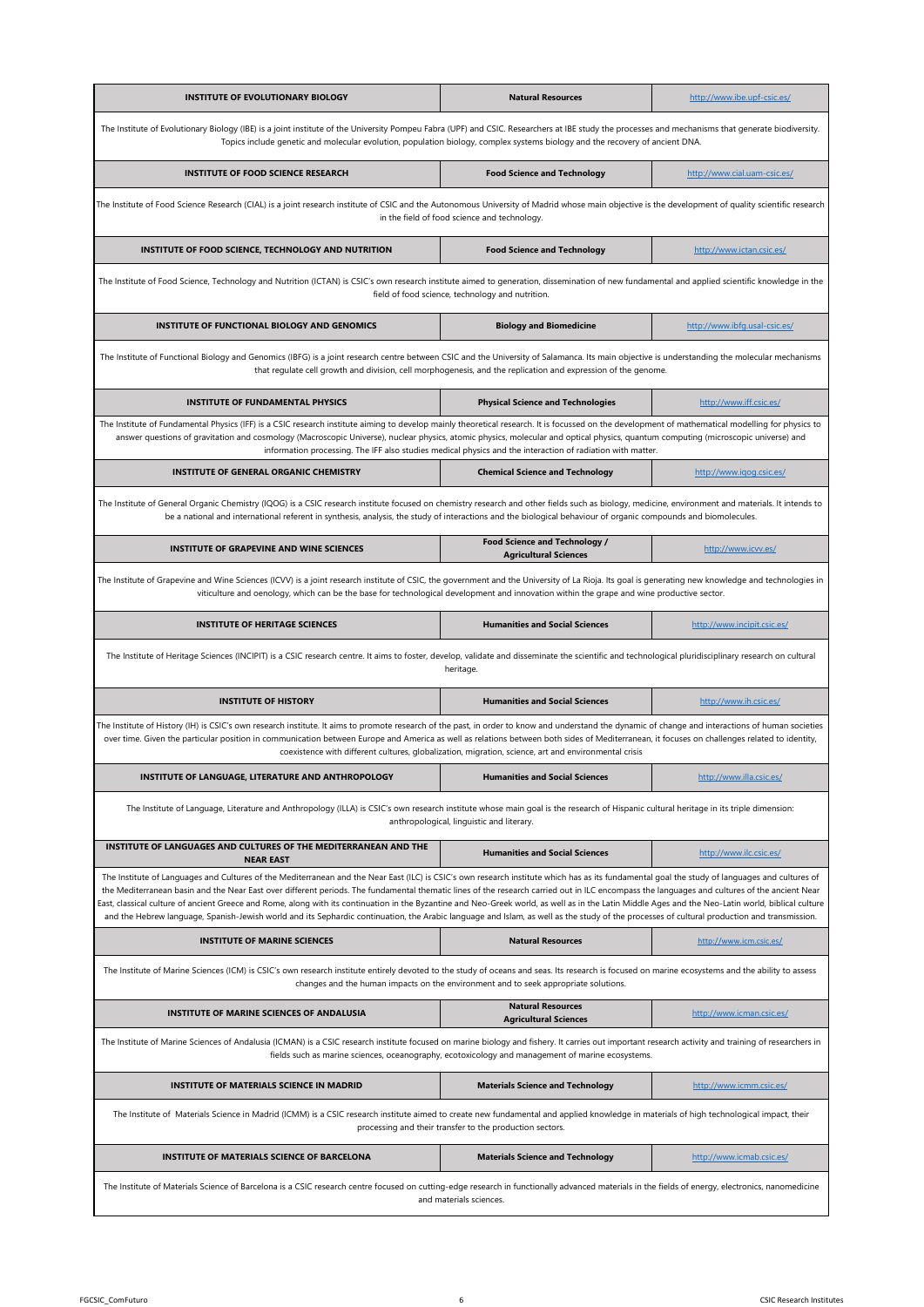| <b>INSTITUTE OF MATHEMATICAL SCIENCES</b>                                                                                                                                                                                                                                                                                                                                                                                                                                                                                                                                                                                                                                                          | <b>Physical Science and Technologies</b>                                                                                                                                                                                                                                                                                                                                                                                                             | http://www.icmat.es/             |  |
|----------------------------------------------------------------------------------------------------------------------------------------------------------------------------------------------------------------------------------------------------------------------------------------------------------------------------------------------------------------------------------------------------------------------------------------------------------------------------------------------------------------------------------------------------------------------------------------------------------------------------------------------------------------------------------------------------|------------------------------------------------------------------------------------------------------------------------------------------------------------------------------------------------------------------------------------------------------------------------------------------------------------------------------------------------------------------------------------------------------------------------------------------------------|----------------------------------|--|
| The Institute of Mathematical Sciences (ICMAT) is a joint research centre constituted by CSIC, the Autonomous University (UAM), the Carlos III University (UC3M) and the Complutense University<br>of Madrid (UCM). It conducts research in all branches of mathematics, stimulating multidisciplinary research and exploring new applications for uses in basic science and industry.                                                                                                                                                                                                                                                                                                             |                                                                                                                                                                                                                                                                                                                                                                                                                                                      |                                  |  |
| INSTITUTE OF MICRO AND NANOTECHNOLOGY                                                                                                                                                                                                                                                                                                                                                                                                                                                                                                                                                                                                                                                              | <b>Physical Science and Technologies</b>                                                                                                                                                                                                                                                                                                                                                                                                             | http://www.imm-cnm.csic.es/      |  |
|                                                                                                                                                                                                                                                                                                                                                                                                                                                                                                                                                                                                                                                                                                    | The Institute of Micro and Nanotechnology (IMN-CNM) is CSIC's own research institute. Its aim is the advance in fundamental research and applications in nanoscience and nanotechnology. It<br>works in the development of nanobiosensors to discriminate cancerigeneous cells, fabrication of semiconductor and metallic nanostructures for devices in information technologies, advanced<br>photovoltaics, magnetoplasmonics or thermoelectricity. |                                  |  |
| INSTITUTE OF MICROELECTRONICS OF BARCELONA                                                                                                                                                                                                                                                                                                                                                                                                                                                                                                                                                                                                                                                         | <b>Physical Science and Technologies</b>                                                                                                                                                                                                                                                                                                                                                                                                             | http://www.imb-cnm.csic.es/      |  |
| The Institute of Microelectronics of Barcelona (IMB-CNM) belongs to CSIC, it research is focused on basic and applied research and development in micro and nanotechnologies, components<br>and systems. In line with miniaturized electronic systems which include sensing and/or actuating capabilities it is being applied in other fields such as mechanical, optics, fluidics, chemistry and                                                                                                                                                                                                                                                                                                  | biology.                                                                                                                                                                                                                                                                                                                                                                                                                                             |                                  |  |
| INSTITUTE OF NATURAL PRODUCTS AND AGROBIOLOGY                                                                                                                                                                                                                                                                                                                                                                                                                                                                                                                                                                                                                                                      | <b>Chemical Science and Technology / Natural</b><br><b>Resources / Agricultural Sciences</b>                                                                                                                                                                                                                                                                                                                                                         | http://www.ipna.csic.es/         |  |
| The Institute of Natural Products and Agrobiology (IPNA) is CSIC's own research institute. It aims at soil sciences, applied biology including specialization, ecological interactions, photochemistry<br>and biotechnology. It gives support to the agricultural sector of the Canary Islands and has established a seismic-monitoring network in the archipelago.                                                                                                                                                                                                                                                                                                                                |                                                                                                                                                                                                                                                                                                                                                                                                                                                      |                                  |  |
| INSTITUTE OF NATURAL RESOURCES AND AGROBIOLOGY OF SALAMANCA                                                                                                                                                                                                                                                                                                                                                                                                                                                                                                                                                                                                                                        | <b>Resources / Agricultural Sciences</b>                                                                                                                                                                                                                                                                                                                                                                                                             | http://www.irnasa.csic.es/       |  |
| The Institute of Natural Resources and Agrobiology of Salamanca (IRNASA) is a CSIC research centre. It focuses on the study of agricultural crops and their products, and the environmental<br>conservation and health of livestock. It uses the studies of biology, pathology, soil chemistry and ecology to provide scientific solutions for the maintenance of agricultural systems of semi-arid                                                                                                                                                                                                                                                                                                | areas.                                                                                                                                                                                                                                                                                                                                                                                                                                               |                                  |  |
| INSTITUTE OF OPTICS "DAZA DE VALDES"                                                                                                                                                                                                                                                                                                                                                                                                                                                                                                                                                                                                                                                               | <b>Physical Science and Technologies</b>                                                                                                                                                                                                                                                                                                                                                                                                             | http://www.io.csic.es/           |  |
| The Institute of Optics "Daza de Valdes" (IO) is a CSIC research institute. Its scientific objectives include every aspect of optics and photonics, with particular emphasis on areas such as<br>ophthalmic and physiological optics, image processing, optical metrology, light-matter interaction, non-linear dynamics of optical systems, nanophotonics and optical communications.                                                                                                                                                                                                                                                                                                             |                                                                                                                                                                                                                                                                                                                                                                                                                                                      |                                  |  |
| INSTITUTE OF PARASITOLOGY AND BIOMEDICINE "LÓPEZ-NEYRA"                                                                                                                                                                                                                                                                                                                                                                                                                                                                                                                                                                                                                                            | <b>Biology and Biomedicine</b>                                                                                                                                                                                                                                                                                                                                                                                                                       | http://www.ipb.csic.es/          |  |
| The Institute of Parasitology and Biomedicine "López Neyra" (IPBLN) is CSIC's own research institute. The objectives of the research activity are aimed at the understanding of processes and the<br>study of organisms of biomedical interest with a special emphasis on molecular parasitology, immunology and the development of new therapeutic strategies and procedures for diagnoses of<br>diseases of world-wide impact. The development of new compounds and tools for the treatment of infectious diseases, the design of new procedures for diagnostic purposes and the<br>understanding of the molecular bases of infectious diseases, immune or neurodegenerative diseases or cancer. |                                                                                                                                                                                                                                                                                                                                                                                                                                                      |                                  |  |
| <b>INSTITUTE OF PHILOSOPHY</b>                                                                                                                                                                                                                                                                                                                                                                                                                                                                                                                                                                                                                                                                     | <b>Humanities and Social Sciences</b>                                                                                                                                                                                                                                                                                                                                                                                                                | http://www.ifs.csic.es/          |  |
| The Institute of Philosophy (IFS) is CSIC's own research centre whose objective is carrying out research projects of philosophy related to the ethical, political, religious and sciences requirements:<br>ethical and juridical thinking, philosophy of history and religion, philosophy and history of science, the studies of science, technology and society as well as gender studies, applied ethics,<br>bioethics, immigration, multiculturalism, the functional diversities and the relations between philosophy, literature and iconology among others.                                                                                                                                   |                                                                                                                                                                                                                                                                                                                                                                                                                                                      |                                  |  |
| <b>INSTITUTE OF PHYSICAL CHEMISTRY ROCASOLANO</b>                                                                                                                                                                                                                                                                                                                                                                                                                                                                                                                                                                                                                                                  | <b>Chemical Science and Technology</b>                                                                                                                                                                                                                                                                                                                                                                                                               | http://www.igfr.csic.es/         |  |
| The Institute of Physical Chemistry Rocasolano (IQFR) is a CSIC research centre focused on research in fundamental and applied physical chemistry. Its vision is to be an international reference in<br>multidisciplinary research focused on the resolution of the present challenges of society in the fields of health, biotechnology, new materials and environment.                                                                                                                                                                                                                                                                                                                           |                                                                                                                                                                                                                                                                                                                                                                                                                                                      |                                  |  |
| <b>INSTITUTE OF PHYSICS OF CANTABRIA</b>                                                                                                                                                                                                                                                                                                                                                                                                                                                                                                                                                                                                                                                           | <b>Physical Science and Technologies</b>                                                                                                                                                                                                                                                                                                                                                                                                             | http://www.ifca.csic.es/         |  |
| The Institute of Physics of Cantabria (IFCA) is a joint centre with the combined effort of two institutions, CSIC and University of Cantabria (UC). Research aims to understand the components of<br>nature, from elementary particles (Particle Physics) to the largest structures of the Universe (Astronomy and Space Science) as well as the complex collective behaviour of matter (Statistical and                                                                                                                                                                                                                                                                                           | Non-linear Physics).                                                                                                                                                                                                                                                                                                                                                                                                                                 |                                  |  |
| INSTITUTE OF PLANT BIOCHEMISTRY AND PHOTOSYNTHESIS                                                                                                                                                                                                                                                                                                                                                                                                                                                                                                                                                                                                                                                 | <b>Agricultural Sciences</b>                                                                                                                                                                                                                                                                                                                                                                                                                         | http://www.ibvf.cartuja.csic.es/ |  |
| The Institute of Plant Biochemistry and Photosynthesis (IBVF) is a joint centre of CSIC and the University of Seville. It aims to develop research in biochemistry and advance the general principles<br>applied to phototrophy in diverse organisms and to explain how basic phototrophic metabolism can support biological systems such as cyanobacteria, algae and plants.                                                                                                                                                                                                                                                                                                                      |                                                                                                                                                                                                                                                                                                                                                                                                                                                      |                                  |  |
| INSTITUTE OF POLYMER SCIENCE AND TECHNOLOGY                                                                                                                                                                                                                                                                                                                                                                                                                                                                                                                                                                                                                                                        | <b>Materials Science and Technology</b>                                                                                                                                                                                                                                                                                                                                                                                                              | http://www.ictp.csic.es/         |  |
| The Institute of Polymer Science and Technology (ICTP) is CSIC's own institute whose objective is the scientific and technological advancement of polymeric materials through research and                                                                                                                                                                                                                                                                                                                                                                                                                                                                                                         | development, at the service of Spanish society.                                                                                                                                                                                                                                                                                                                                                                                                      |                                  |  |
| INSTITUTE OF ROBOTICS AND INDUSTRIAL COMPUTING                                                                                                                                                                                                                                                                                                                                                                                                                                                                                                                                                                                                                                                     | <b>Physical Science and Technologies</b>                                                                                                                                                                                                                                                                                                                                                                                                             | http://www.iri.csic.es/          |  |
| The Institute of Robotics and Industrial Computing (IRII) is a joint research institute of CSIC and the Technical University of Catalonia (UPC). It aims at promoting fundamental research in applied                                                                                                                                                                                                                                                                                                                                                                                                                                                                                              | robotics and informatics in order to cooperate with the community in industrial technological projects.                                                                                                                                                                                                                                                                                                                                              |                                  |  |
| <b>INSTITUTE OF THEORETICAL PHYSICS</b>                                                                                                                                                                                                                                                                                                                                                                                                                                                                                                                                                                                                                                                            | <b>Physical Science and Technologies</b>                                                                                                                                                                                                                                                                                                                                                                                                             | http://www.ift.uam-csic.es/      |  |
| The Institute of Theoretical Physics (IFT) is a joint research institute of CSIC and the Autonomous University of Madrid which aims to develop research in the frontiers of elementary particle<br>physics, astroparticles and cosmology, in order to understand the fundamental keys of nature and the universe.                                                                                                                                                                                                                                                                                                                                                                                  |                                                                                                                                                                                                                                                                                                                                                                                                                                                      |                                  |  |
| <b>INSTITUTION MILÀ I FONTANALS</b>                                                                                                                                                                                                                                                                                                                                                                                                                                                                                                                                                                                                                                                                | <b>Humanities and Social Sciences</b>                                                                                                                                                                                                                                                                                                                                                                                                                | http://www.imf.csic.es/          |  |
| The Institution Milá i Fontanals (IMF) is CSIC's own research institute. Its aim is to generate historic, cultural and social knowledge.                                                                                                                                                                                                                                                                                                                                                                                                                                                                                                                                                           |                                                                                                                                                                                                                                                                                                                                                                                                                                                      |                                  |  |
| INSTITUTE OF AGROBIOLOGICAL RESEARCH OF GALICIA                                                                                                                                                                                                                                                                                                                                                                                                                                                                                                                                                                                                                                                    | <b>Agricultural Sciences</b>                                                                                                                                                                                                                                                                                                                                                                                                                         | http://www.iiag.csic.es/         |  |
| The Institute of Agrobiological Research of Galicia (IIAG) is a CSIC research institute aimed at scientific and technical research in the agroforestry field focusing on the study of soil and plants<br>and their enhancement.                                                                                                                                                                                                                                                                                                                                                                                                                                                                    |                                                                                                                                                                                                                                                                                                                                                                                                                                                      |                                  |  |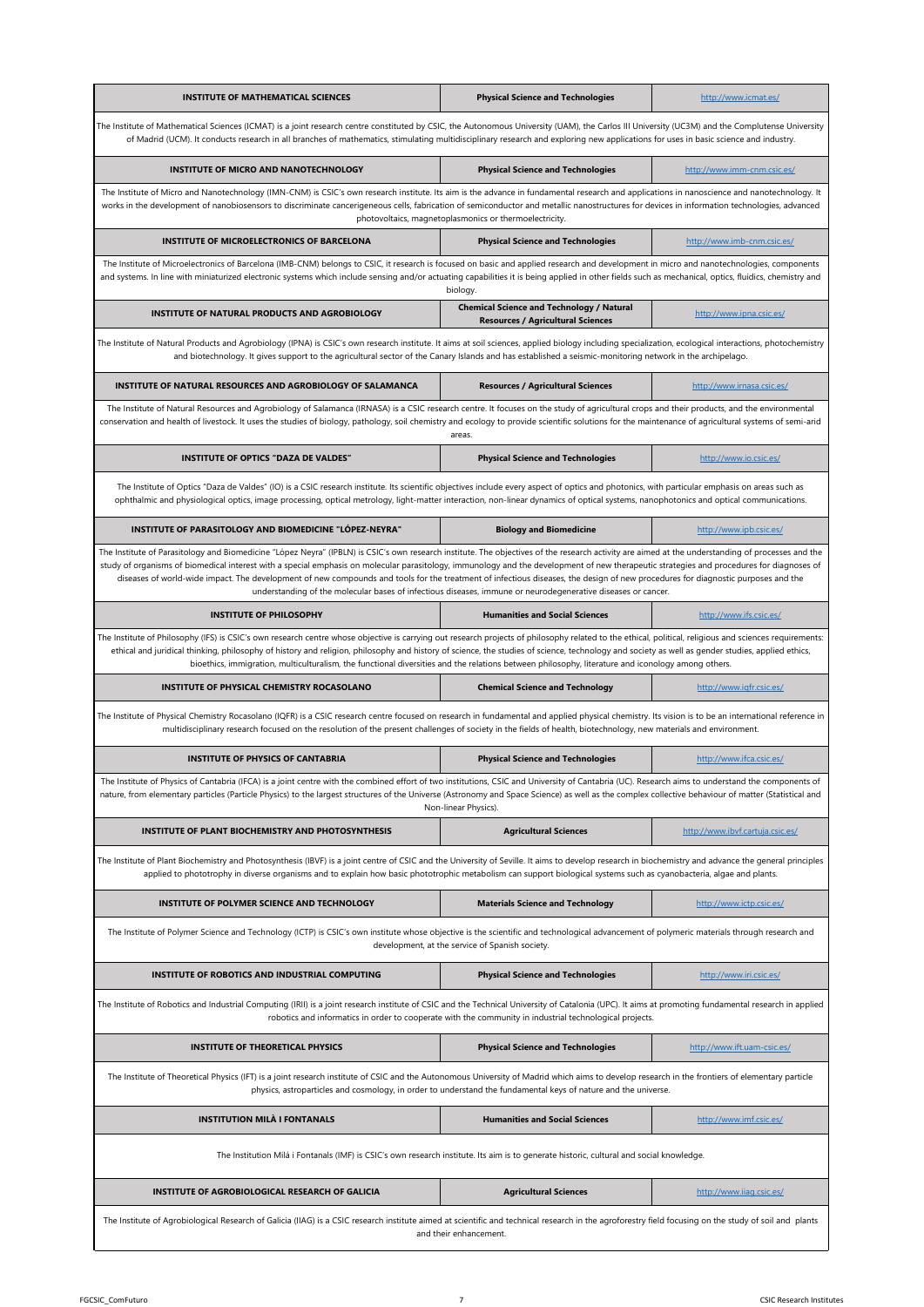| INSTITUTE OF NANOSCIENCE AND MATERIALS OF ARAGÓN                                                                                                                                                                                                                                                                                                                                                                                                                                                | <b>Materials Science and Technology</b>                                                                                      | http://inma.unizar-csic.es/                  |  |
|-------------------------------------------------------------------------------------------------------------------------------------------------------------------------------------------------------------------------------------------------------------------------------------------------------------------------------------------------------------------------------------------------------------------------------------------------------------------------------------------------|------------------------------------------------------------------------------------------------------------------------------|----------------------------------------------|--|
| The INMA aims to carry out, in a collaborative framework, research, training, transfer and dissemination activities in the field of nanoscience and materials science and technology, promoting an<br>interdisciplinary approach.                                                                                                                                                                                                                                                               |                                                                                                                              |                                              |  |
| INSTITUTE OF NATURAL RESOURCES AND AGROBIOLOGY OF SEVILLE                                                                                                                                                                                                                                                                                                                                                                                                                                       | <b>Agricultural Sciences /</b><br><b>Natural Resources</b>                                                                   | http://www.irnase.csic.es/                   |  |
| The Institute of Natural Resources and Agrobiology Sevilla (IRNAS) is a CSIC's own research institute. Its objective is to unite the soil and agricultural sciences. Its activity focuses on the<br>sustainability of agriculture; the impact of agrochemicals on soils and waters; the study of the dynamics of nutrients and organic matter in soils and agroforestry systems; the recovery of<br>contaminated soils; the study of microbial diversity in extreme environments, among others. |                                                                                                                              |                                              |  |
| <b>MARINE RESEARCH INSTITUTE</b>                                                                                                                                                                                                                                                                                                                                                                                                                                                                | Natural Resources / Agricultural Sciences / Food<br><b>Science and Technology</b>                                            | http://www.iim.csic.es/                      |  |
| The Marine Research Institute (IIM) is CSIC's own institute whose mission is the development of integrated and multidisciplinary research on marine sciences which help to understand marine                                                                                                                                                                                                                                                                                                    | ecosystems as well as the scientific and technological situation of related productive sectors.                              |                                              |  |
| <b>MARINE TECHNOLOGY UNIT</b>                                                                                                                                                                                                                                                                                                                                                                                                                                                                   | <b>Natural Resources</b>                                                                                                     | http://www.utm.csic.es/                      |  |
| The Marine Technology Unit (UTM) is CSIC's own institute associated with the Mediterranean Centre for Marine and Environmental Research (CMIMA). It provides support and maintenance                                                                                                                                                                                                                                                                                                            | service for oceanographic and polar vessels as well as technological development activities in the field of marine sciences. |                                              |  |
| <b>MATERIAL PHYSICS CENTRE</b>                                                                                                                                                                                                                                                                                                                                                                                                                                                                  | <b>Materials Science and Technology</b>                                                                                      | http://cfm.ehu.es/                           |  |
| The Material Physics Centre (CFM) is a joint initiative between CSIC and the University of the Basque Country. Its research is focused on basic aspects of material sciences: Photonics, Polymers                                                                                                                                                                                                                                                                                               | and Soft Matter, Chemical Physics of Complex Materials and Electronic Properties at the Nanoscale.                           |                                              |  |
| MATERIALS SCIENCE INSTITUTE OF SEVILLE                                                                                                                                                                                                                                                                                                                                                                                                                                                          | <b>Materials Science and Technology</b>                                                                                      | http://www.icms.us-csic.es/                  |  |
| The Institute of Materials Science of Seville (ICMS) is a joint institute of CSIC and the University of Seville. It researches various areas of solid-state physics and chemistry, physical chemistry of                                                                                                                                                                                                                                                                                        | surfaces, and other related disciplines of materials science.                                                                |                                              |  |
| <b>MEDICINAL CHEMISTRY INSTITUTE</b>                                                                                                                                                                                                                                                                                                                                                                                                                                                            | <b>Chemical Science and Technology</b>                                                                                       | http://www.igm.csic.es/                      |  |
| The Medicinal Chemistry Institute (IQM) is a CSIC research institute whose objective is the design and synthesis of potential new drugs.                                                                                                                                                                                                                                                                                                                                                        |                                                                                                                              |                                              |  |
| MEDITERRANEAN INSTITUTE FOR ADVANCED STUDIES                                                                                                                                                                                                                                                                                                                                                                                                                                                    | <b>Natural Resources</b>                                                                                                     | s-centros-y-unidades/mediterranean-institute |  |
| The Mediterranean Institute for Advanced Studies (IMEDEA) is a joint research centre of CSIC and the Universitat de les Illes Balears (UIB). Its aim is to identify and elucidate the causes,<br>mechanisms and impacts of anthropogenic activities and Global Change that threaten marine, coastal and insular systems fostering prevention and mitigation of these impacts.                                                                                                                   |                                                                                                                              |                                              |  |
| MOLECULAR BIOLOGY INSTITUTE OF BARCELONA                                                                                                                                                                                                                                                                                                                                                                                                                                                        | <b>Biology and Biomedicine</b>                                                                                               | http://www.ibmb.csic.es/                     |  |
| The Institute of Molecular Biology of Barcelona (IBMB) is a CSIC research institute. Its main purpose is to promote excellent research and to contribute to fundamental scientific advances across a<br>broad spectrum of life sciences.                                                                                                                                                                                                                                                        |                                                                                                                              |                                              |  |
| NANOMATERIALS AND NANOTECHNOLOGY RESEARCH CENTER                                                                                                                                                                                                                                                                                                                                                                                                                                                | <b>Materials Science and Technology</b>                                                                                      | http://www.cinn.es/                          |  |
| The Nanomaterials and Nanotechnology Research Centre (CINN) is a joint initiative of three institutions: The State Agency CSIC, the Principality of Asturias and the University of Oviedo. It<br>combines interdisciplinary research and it aims to create new technology-based companies in the fields of nanomaterials and nanotechnology.                                                                                                                                                    |                                                                                                                              |                                              |  |
| NATIONAL CENTRE FOR BIOTECHNOLOGY                                                                                                                                                                                                                                                                                                                                                                                                                                                               | <b>Biology and Biomedicine / Agricultural Sciences</b>                                                                       | http://www.cnb.csic.es/                      |  |
| The National Centre for Biotechnology (CNB) is a research centre that forms part of CSIC. It works to unlock the secrets of living organisms and to apply research results to the development of<br>new, safer, more effective compounds and technologies that will allow for the improvement of health, agriculture and the environment.                                                                                                                                                       |                                                                                                                              |                                              |  |
| NATIONAL CENTRE FOR METALLURGICAL RESEARCH                                                                                                                                                                                                                                                                                                                                                                                                                                                      | <b>Materials Science and Technology</b>                                                                                      | http://www.cenim.csic.es/                    |  |
| The National Centre for Metallurgical Research (CENIM) belongs to CSIC. Its aim is to enhance development and innovation in the Spanish metallurgical industry.                                                                                                                                                                                                                                                                                                                                 |                                                                                                                              |                                              |  |
| <b>NATIONAL CENTRE OF ACCELERATORS</b>                                                                                                                                                                                                                                                                                                                                                                                                                                                          | <b>Physical Science and Technologies</b>                                                                                     | http://www.centro.us.es/cna                  |  |
| The National Centre of Accelerators (CNA) is a joint centre of the University of Seville, the regional government of Andalusia and CSIC. It is dedicated to interdisciplinary research on particle                                                                                                                                                                                                                                                                                              | accelerators and its multiple applications.                                                                                  |                                              |  |
| <b>NATIONAL COAL INSTITUTE</b>                                                                                                                                                                                                                                                                                                                                                                                                                                                                  | <b>Chemical Science and Technology</b>                                                                                       | http://www.incar.csic.es/                    |  |
| The National Coal Institute (INCAR) is a CSIC institute researching the science and technology of coal and its derivatives. It mainly focuses on two research lines: the development of carbon and<br>inorganic materials for structural, energetic and environmental applications as well as coal conversion and clean technologies.                                                                                                                                                           |                                                                                                                              |                                              |  |
| NATIONAL MUSEUM OF NATURAL SCIENCES                                                                                                                                                                                                                                                                                                                                                                                                                                                             | <b>Natural Resources</b>                                                                                                     | http://www.mncn.csic.es/                     |  |
| The National Museum of Natural Sciences (MNCN) is a CSIC research institute that, apart from performing scientific research, manages and important collection of specimens and offers<br>exhibitions and educational activities for the general public. Its objective is promoting knowledge of the diversity of the natural world in order to improve the perception of science and preserve<br>the richness of our natural heritage.                                                          |                                                                                                                              |                                              |  |
| PADRE SARMIENTO INSTITUTE OF GALICIAN STUDIES                                                                                                                                                                                                                                                                                                                                                                                                                                                   | <b>Humanities and Social Sciences</b>                                                                                        | http://www.iegps.csic.es/                    |  |
| The Padre Sarmiento Institute of Galician Studies (IEGPS) is a joint centre of CSIC and the regional government of Galicia. Its current activities are focused on history and heritage, from the<br>Middle Ages to the modern day. Prominent among its main lines of research are studies on kinship and networks of power in the Middle Ages, diplomatic, epigraphic and heraldic sources, and<br>the phenomenon of pilgrimage.                                                                |                                                                                                                              |                                              |  |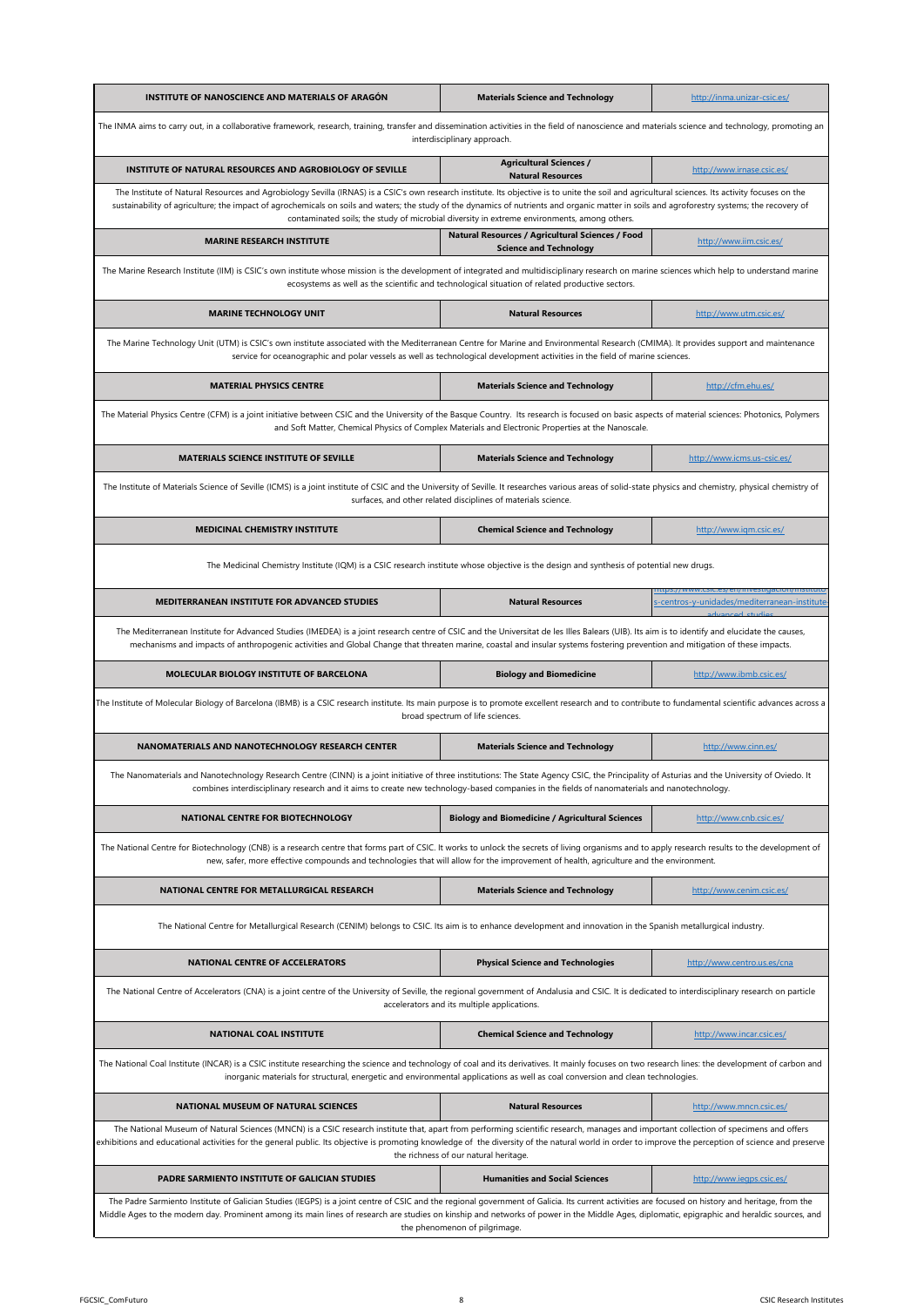| PYRENEAN INSTITUTE OF ECOLOGY                                                                                                                                                                                                                                                                                                                                                                                                                                                                                  | <b>Natural Resources</b>                                                                                     | http://www.ipe.csic.es/                                                              |  |
|----------------------------------------------------------------------------------------------------------------------------------------------------------------------------------------------------------------------------------------------------------------------------------------------------------------------------------------------------------------------------------------------------------------------------------------------------------------------------------------------------------------|--------------------------------------------------------------------------------------------------------------|--------------------------------------------------------------------------------------|--|
| The Pyrenean Institute of Ecology (IPE) is a CSIC research institute focused on the study of changes as a consequence of global change, including climate variability and human activities,<br>providing a scientific basis for conservation and management.                                                                                                                                                                                                                                                   |                                                                                                              |                                                                                      |  |
| RESEARCH INSTITUTE FOR ARTIFICIAL INTELLIGENCE                                                                                                                                                                                                                                                                                                                                                                                                                                                                 | <b>Physical Science and Technologies</b>                                                                     | http://www.iiia.csic.es/                                                             |  |
| The Institute for Artificial Intelligence (IIIA) is a research centre belonging to CSIC. IIIA has three main research lines: logic, reasoning and search; case-based reasoning & learning; intelligent<br>agents and multiagent systems. These research lines are applied to many domains. The main ones are electronic markets, agreement technologies, medicine, music, information privacy/security,                                                                                                        | and autonomous robots.                                                                                       |                                                                                      |  |
| ROYAL BOTANICAL GARDEN                                                                                                                                                                                                                                                                                                                                                                                                                                                                                         | <b>Natural Resources</b>                                                                                     | http://www.rjb.csic.es/                                                              |  |
| The Royal Botanical Garden (RJB) is CSIC's own institute whose scientific aim is to discover current diversity of plants and fungi as well as understand the origin of such diversity and promote its                                                                                                                                                                                                                                                                                                          | preservation.                                                                                                |                                                                                      |  |
| <b>SCHOOL OF ARABIC STUDIES</b>                                                                                                                                                                                                                                                                                                                                                                                                                                                                                | <b>Humanities and Social Sciences</b>                                                                        | http://www.eea.csic.es/                                                              |  |
| The School of Arabic Studies (EEA) is a research centre that belongs to CSIC. The research activity in EEA focuses on Arabic studies and the establishment of cultural ties with Islamic countries,                                                                                                                                                                                                                                                                                                            | especially in the north of Africa.                                                                           |                                                                                      |  |
| <b>SCHOOL OF HISPANO-AMERICAN STUDIES</b>                                                                                                                                                                                                                                                                                                                                                                                                                                                                      | <b>Humanities and Social Sciences</b>                                                                        | http://www.eeha.csic.es/                                                             |  |
| The School of Hispano-American Studies (EEHA) is CSIC's own research institute and aims is to promote research and teaching on the History of America. It promotes relations between                                                                                                                                                                                                                                                                                                                           | scientists and cultural exchanges between americanists researchers on both sides of the Atlantic.            |                                                                                      |  |
| SEVILLE INSTITUTE OF MICROELECTRONICS                                                                                                                                                                                                                                                                                                                                                                                                                                                                          | <b>Physical Science and Technologies</b>                                                                     | http://www.imse-cnm.csic.es/                                                         |  |
| The Seville Institute of Microelectronics (IMSE) is a joint research centre of CSIC and the University of Seville. Its main area of specialization is the design of CMOS analog and mixed-signal<br>integrated circuits and their use in different application contexts such as radiofrequency, microsystems or data conversion.                                                                                                                                                                               |                                                                                                              |                                                                                      |  |
| THE RESEARCH LABORATORY IN FLUID DYNAMICS AND COMBUSTION<br><b>TECHNOLOGIES</b>                                                                                                                                                                                                                                                                                                                                                                                                                                | <b>Physical Science and Technologies</b>                                                                     | http://www.liftec.unizar-csic.es/es/                                                 |  |
| The Research Laboratory in Fluid Dynamics and Combustion Technologies (LIFTEC) is a joint centre of CSIC and the University of Zaragoza. It focuses essentially on the area of ??Fluid Mechanics,<br>particularly that applied to environmental issues such as applied combustion, hydrology and hydraulics, fluid engineering and fuel cells.                                                                                                                                                                 |                                                                                                              |                                                                                      |  |
| ZAIDÍN EXPERIMENTAL STATION                                                                                                                                                                                                                                                                                                                                                                                                                                                                                    | <b>Agricultural Sciences</b>                                                                                 | http://www.eez.csic.es/                                                              |  |
| The Zaidin Experimental Station (EEZ) is CSIC's own research centre. It carries out cutting-edge research in biology (plant and animal biology and microbiology) and promotes the development                                                                                                                                                                                                                                                                                                                  | of environmental applications as well as sustainable agriculture and livestock production                    |                                                                                      |  |
| NATIONAL INSTITUTE OF AGRICULTURAL AND FOOD RESEARCH AND<br><b>TECHNOLOGY</b>                                                                                                                                                                                                                                                                                                                                                                                                                                  | Food Science and Technology / Agricultural<br><b>Sciences</b>                                                | https://www.inia.es/                                                                 |  |
| The National Institute of Agricultural and Food Research and Technology (INIA) is a reference public research organization in agri-food and forestry science and technology, at a national and<br>international level, whose objective is to support sustainable economic growth and well-being is society, through agricultural and food research and innovation.                                                                                                                                             |                                                                                                              |                                                                                      |  |
| <b>CENTER FOR PLANT GENETIC RESOURCES AND SUSTAINABLE AGRICULTURE</b>                                                                                                                                                                                                                                                                                                                                                                                                                                          | Food Science and Technology / Agricultural<br><b>Sciences</b>                                                | https://www.inia.es/nosotros/centrosdeparta<br>mentos/Centros/CRF/Paginas/Home.aspx# |  |
| The Center for Plant Genetic Resources and Sustainable Agriculture (CRF) of the National Institute of Agricultural and Food Research and Technology (INIA-CSIC) has the legal mandate to<br>conserve, coordinate activities and facilitate the use of the resources held in the banks of the Network of the National Plant Genetic Resources Program                                                                                                                                                           |                                                                                                              |                                                                                      |  |
| <b>FORESTRY RESEARCH CENTER</b>                                                                                                                                                                                                                                                                                                                                                                                                                                                                                | Food Science and Technology / Agricultural<br><b>Sciences</b>                                                | https://www.inia.es/nosotros/centrosdeparta<br>mentos/Centros/CIFOR/Pages/Home.aspx  |  |
| The Forestry Research Center (CIFOR) of the National Institute of Agricultural and Food Research and Technology (INIA-CSIC) is one of the main forestry science centers in Spain, creating                                                                                                                                                                                                                                                                                                                     | knowledge about the operation, conservation, management and sustainable use of systems and forest resources. |                                                                                      |  |
| <b>ANIMAL HEALTH RESEARCH CENTER</b>                                                                                                                                                                                                                                                                                                                                                                                                                                                                           | Food Science and Technology / Agricultural<br><b>Sciences</b>                                                | https://www.inia.es/nosotros/centrosdeparta<br>mentos/Centros/CISA/Pages/Home.aspx   |  |
| The Animal Health Research Center (CISA) of the National Institute of Agricultural and Food Research and Technology (INIA-CSIC) has the objective of promoting research and surveillance for<br>the prevention, diagnosis and control of infectious transmissible animal diseases, with a health and economic impact, and pathogens that produce them, including the development and transfer                                                                                                                  | of technologies and cooperation with national and international organizations and institutions.              |                                                                                      |  |
| <b>CENTER FOR BIOTECHNOLOGY AND PLANT GENOMICS</b>                                                                                                                                                                                                                                                                                                                                                                                                                                                             | <b>Agricultural Sciences</b>                                                                                 | https://www.cbgp.upm.es/index.php/es/                                                |  |
| The Center for Plant Biotechnology and Genomics (CBGP) of the National Institute of Agricultural and Food Research and Technology (INIA-CSIC) has its origin in the perception of a double<br>need: to continue conducting basic research at a competitive level, and to respond to the demands for new products, processes and services related to plant biology, coming from of economic                                                                                                                     | agents.                                                                                                      |                                                                                      |  |
| <b>SPANISH INSTITUTE OF OCEANOGRAPHY</b>                                                                                                                                                                                                                                                                                                                                                                                                                                                                       | <b>Food Science and Technology</b><br><b>Agricultural / Sciences</b><br><b>Natural resources</b>             | http://www.ieo.es/es/                                                                |  |
| The Spanish Institute of Oceanography (IEO) is a public research organization dedicated to research in marine sciences, especially in relation to scientific knowledge of the oceans, the<br>sustainability of fishery resources and the marine environment. The IEO is not limited to carrying out basic and applied research, it also provides scientific and technological advice to<br>administrations in matters related to oceanography and marine sciences.                                             |                                                                                                              |                                                                                      |  |
| <b>VIGO OCEANOGRAPHIC CENTER</b>                                                                                                                                                                                                                                                                                                                                                                                                                                                                               | <b>Food Science and Technology</b><br><b>Agricultural / Sciences</b><br><b>Natural resources</b>             | http://www.ieo.es/vigo                                                               |  |
| The Vigo Oceanographic Center (COV) is one of the nine Oceanographic Centers of the Spanish Institute of Oceanography (IEO-CSIC). The center guides its research teams in four areas of<br>knowledge, fisheries research, the marine environment and environmental protection, with special emphasis on aspects of pollution and red tides, which have a great impact on Galician<br>estuaries and aquaculture.                                                                                                |                                                                                                              |                                                                                      |  |
| A CORUÑA OCEANOGRAPHIC CENTER                                                                                                                                                                                                                                                                                                                                                                                                                                                                                  | <b>Food Science and Technology</b><br><b>Agricultural / Sciences</b><br><b>Natural resources</b>             | http://www.ieo.es/coruna                                                             |  |
| The A Coruña Oceanographic Center (COAC) is one of the nine Oceanographic Centers of the Spanish Institute of Oceanography (IEO-CSIC). The center structures its research within the Fisheries<br>Area, with the aim of learning about the status of fish, mollusk and crustacean stocks, and within the Marine Environment and Environmental Protection Area, with the aim of learning about<br>oceanographic processes and the influence of their variability in biological production and marine resources. |                                                                                                              |                                                                                      |  |